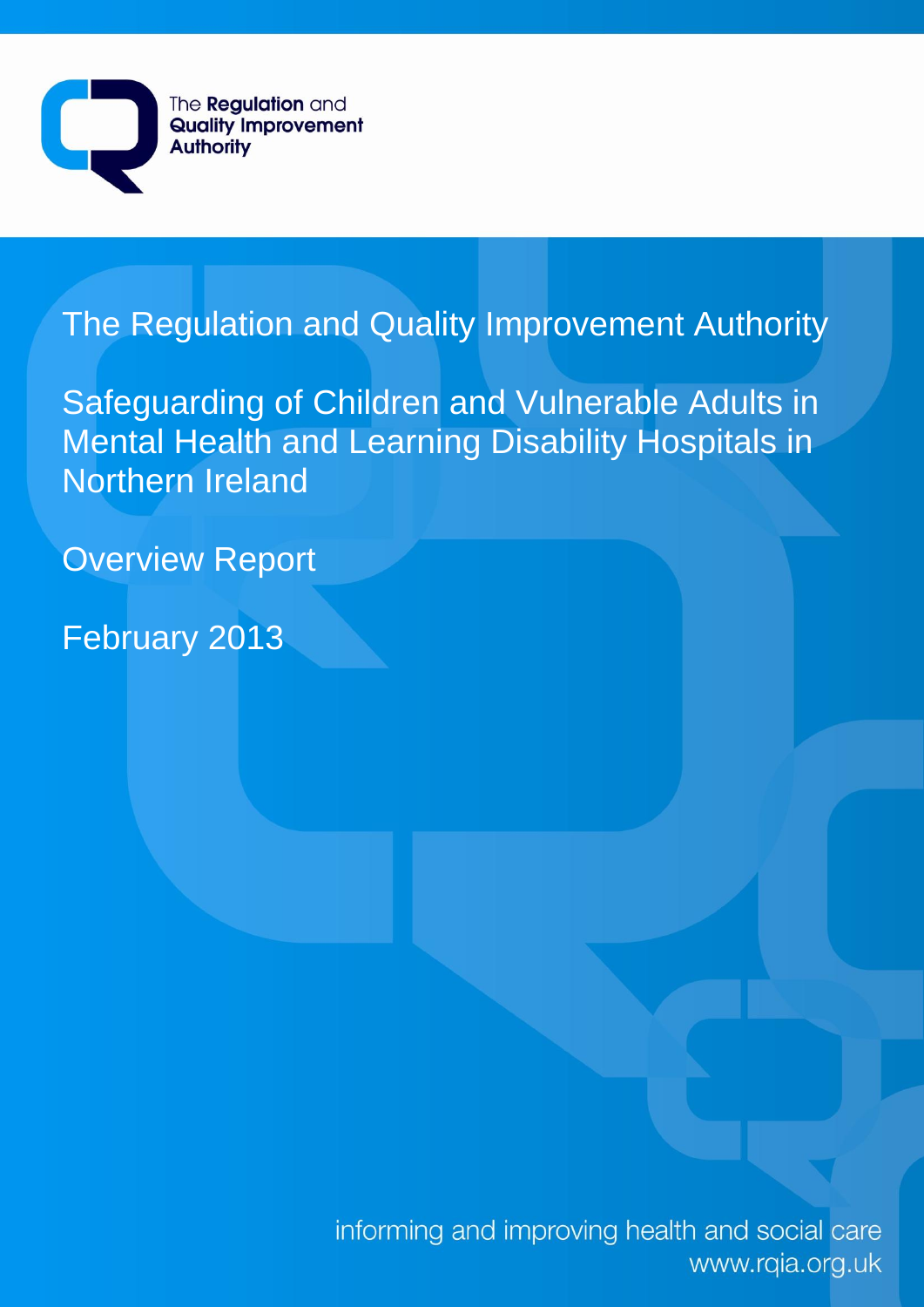#### **The Regulation and Quality Improvement Authority**

The Regulation and Quality Improvement Authority (RQIA) is the independent body responsible for regulating and inspecting the quality and availability of health and social care (HSC) services in Northern Ireland. RQIA's reviews are designed to identify best practice, to highlight gaps or shortfalls in services requiring improvement and to protect the public interest. Our reviews are carried out by teams of independent assessors, who are either experienced practitioners or experts by experience. Our reports are submitted to the Minister for Health Social Services and Public Safety and are available on the RQIA website at [www.rqia.org.uk.](http://www.rqia.org.uk/)

#### **Membership of the Review Team**

| Director of Mental Health and Learning Disability and<br>Social Work |
|----------------------------------------------------------------------|
| Head of Mental Health and Learning Disability                        |
| Mental Health Officer/ Inspector                                     |
| Mental Health Officer/ Inspector                                     |
| Mental Health Officer/ Inspector                                     |
| Mental Health Officer/ Inspector                                     |
| Mental Health Officer/ Inspector                                     |
| <b>Project Administrator</b>                                         |
|                                                                      |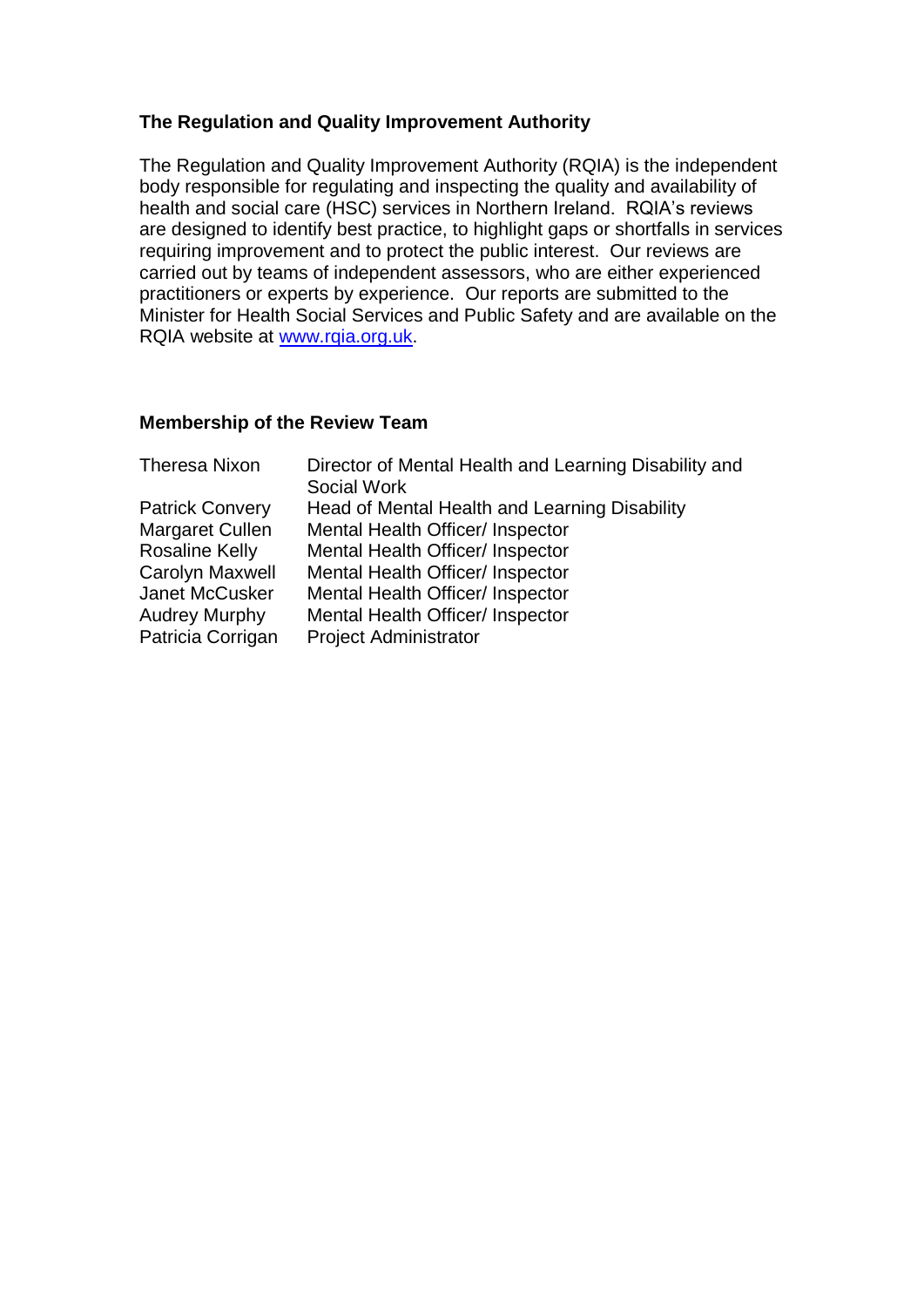## **Table of Contents**

| 1.1                                                                    |                                                     |  |  |  |
|------------------------------------------------------------------------|-----------------------------------------------------|--|--|--|
| 1.2                                                                    |                                                     |  |  |  |
|                                                                        |                                                     |  |  |  |
| 2.1                                                                    |                                                     |  |  |  |
| 2.2                                                                    | Governance Arrangements in Respect of Safeguarding9 |  |  |  |
| 2.3                                                                    |                                                     |  |  |  |
| 2.4                                                                    |                                                     |  |  |  |
| 2.5                                                                    |                                                     |  |  |  |
| 2.6                                                                    |                                                     |  |  |  |
|                                                                        |                                                     |  |  |  |
| 3.1                                                                    |                                                     |  |  |  |
| 3.2                                                                    |                                                     |  |  |  |
|                                                                        |                                                     |  |  |  |
| APPENDIX 1 - Types of Agencies and Establishments Regulated by RQIA.36 |                                                     |  |  |  |
|                                                                        |                                                     |  |  |  |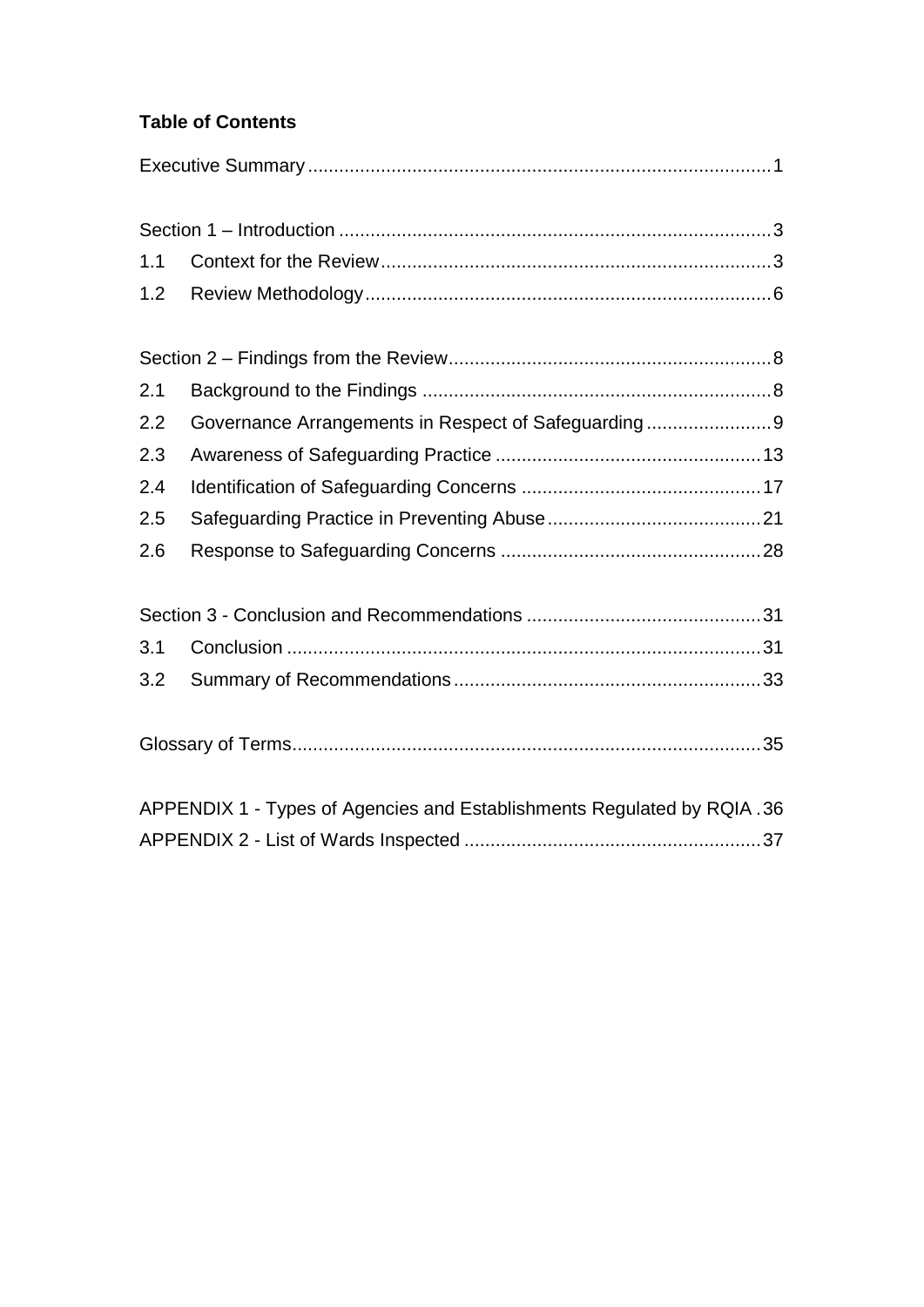#### <span id="page-3-0"></span>**Executive Summary**

The Regulation and Quality Improvement Authority (RQIA) believes the right to be protected from abuse or harm is a fundamental principle underpinning the safeguarding of children and vulnerable adults. Individuals who are vulnerable because they lack capacity rely on others to keep them safe from abuse or potentially abusive situations. Those who abuse that trust are liable to prosecution under the criminal law.

RQIA is one of four organisations which collaborate to ensure that alleged and suspected cases of abuse of vulnerable adults are fully investigated and that measures are in place to offer appropriate protection. RQIA also works closely with other agencies to ensure appropriate measures are in place to protect children from abuse.

In April 2011 the Department for Health, Social Services and Public Safety (DHSSPS) commissioned RQIA to carry out a review of the effectiveness of safeguarding arrangements within mental health and learning disability (MHLD) hospitals across the five health and social care (HSC) trusts in Northern Ireland.

RQIA's Mental Health and Learning Disability Team incorporated the theme of safeguarding into a planned programme of inspections for 2011-2012. This report summarises the findings from 33 inspections carried out between December 2011 and July 2012. It contains 26 recommendations to ensure the continued safeguarding and protection of children and vulnerable adults.

Inspectors found that all trusts had policies and procedures in place to keep people safe from the risk of harm and abuse. Trusts had established safeguarding partnerships to promote the awareness of safeguarding. Much effort has been made to ensure staff were appropriately trained.

Responsibility for safeguarding adults was vested in the Northern Ireland Adult Safeguarding Partnership (NIASP). At the time of the review, the Regional Child Protection Committee (RCPC) had responsibility for safeguarding and promoting the welfare of children. The new independent Safeguarding Board for Northern Ireland (SBNI) has now been established to include the duties of the former RCPC. These arrangements had not been fully reflected within the trust's safeguarding policies and procedures. Further work is required to ensure this occurs in a timely way.

Although there was evidence that safeguarding was being promoted, a common theme across all trusts was that there were instances where procedures were not always being appropriately and consistently applied.

To ensure that patients' rights are fully protected, there are areas that require improvement by trusts. These include: variation in thresholds for referring safeguarding concerns; the inappropriate use of restraint by untrained staff; and the lack of application of the correct procedures to protect patients' money and possessions.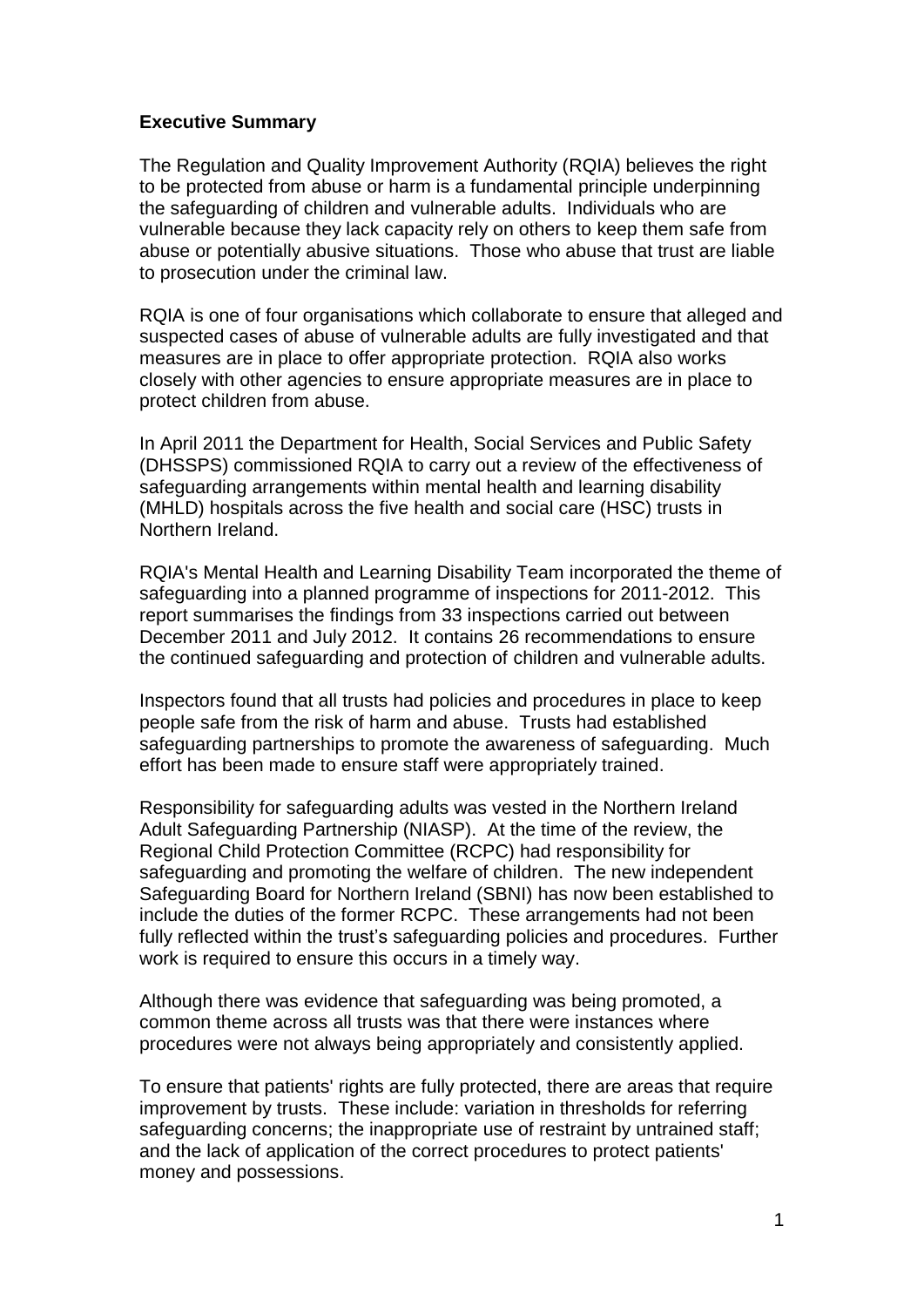Trusts need to continue their efforts to ensure staff are made aware of the indicators of abuse, and monitor closely the evidence of the effectiveness of the implementation of safeguarding policies, procedures and practices.

Inspectors noted the efforts made by all trusts to increase advocacy services for patients, but this was variable in some places. Discrepancies were noted in record keeping and many records were not appropriately signed. Assessments were not always updated and the types of interventions made were not appropriately recorded.

Recommendations for improvement are made within this report. These have been raised with the DHSSPS, HSC Board and with the trusts, through the inspection process.

In order that children and vulnerable adults are protected and kept safe from harm, the focus on safeguarding needs to continue to be a priority for all HSC organisations.

The findings of all adult mental health and learning disability inspections are reported on the RQIA website. The MHLD team also continues to follow up progress in respect of the implementation of the recommendations contained in the individual inspection reports.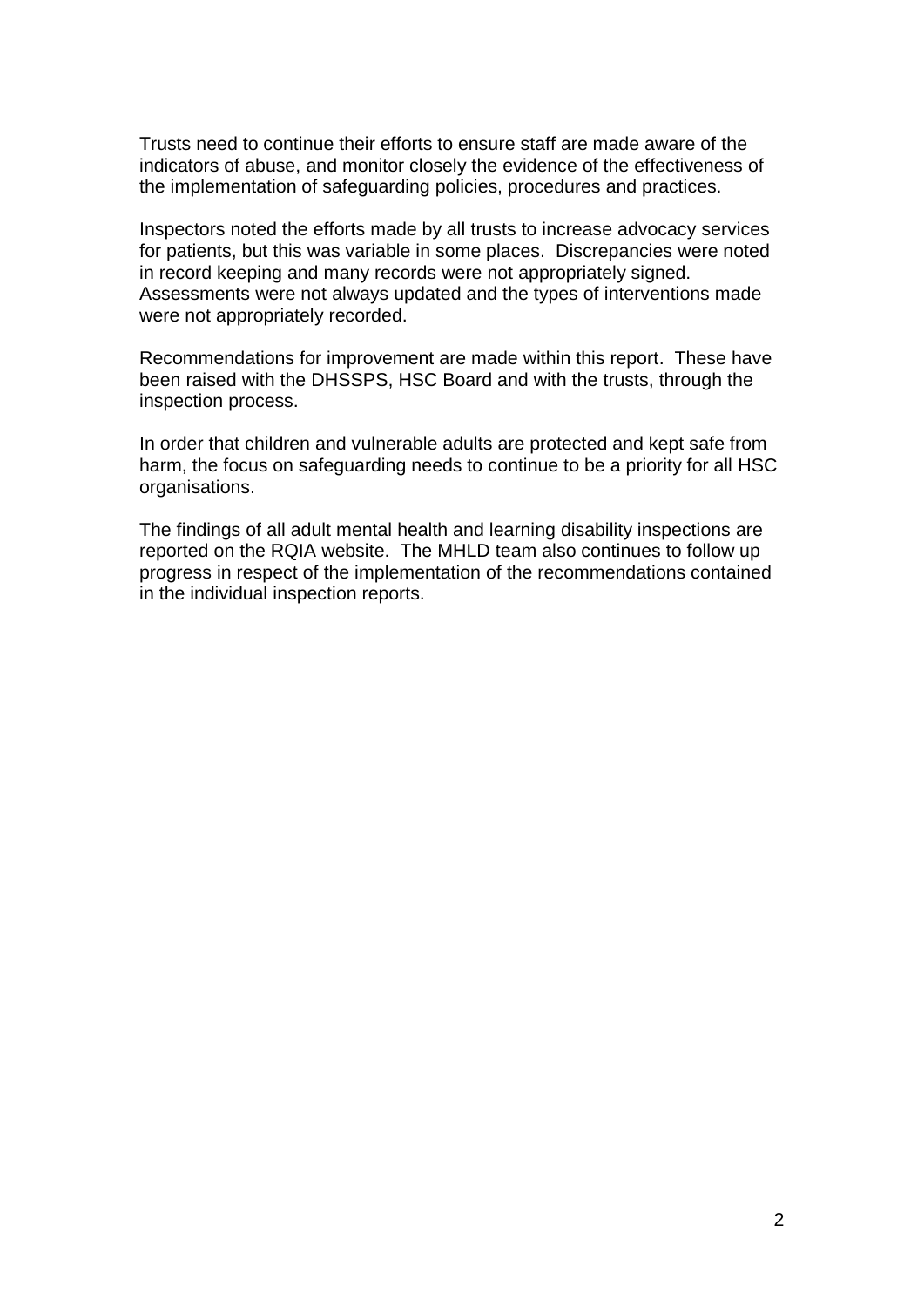## <span id="page-5-0"></span>**Section 1 – Introduction**

#### <span id="page-5-1"></span>**1.1 Context for the Review**

In April 2011 DHSSPS commissioned RQIA to carry out a review of safeguarding in mental health and learning disability hospitals. The purpose of the review was to consider and report on the effectiveness of the safeguarding arrangements in place within the MHLD hospitals across the five HSC trusts in Northern Ireland.

This review focused primarily on the arrangements in place to prevent abuse and assist staff to protect patients and themselves. The inspectors also examined a number of aspects of patient care and the findings are detailed in the individual inspection reports.

Safeguarding is a generic term which is used to describe the multidisciplinary measures put in place to minimise and manage risks to children and vulnerable adults. The safeguarding of children and vulnerable adults is a shared responsibility. Safeguarding arrangements require to be effective across a number of dimensions including awareness, prevention, identification and response.

To further develop the existing standards and guidance for safeguarding children and vulnerable adults, in 2009, DHSSPS introduced the Protocol for Joint Investigation of Alleged and Suspected Cases of Abuse of Vulnerable Adults.

For the purpose of this report, the term safeguarding refers to the HSC organisations' responsibilities to protect people whose circumstances make them particularly vulnerable to abuse. For adults, the definition of vulnerability is defined as:

"a person aged 18 years or over who is, or may be, in need of community care services, or is resident in a continuing care facility by reason of mental or other disability, age or illness or who is, or may be, unable to take care of him or herself or unable to protect him or herself against significant harm or exploitation."<sup>1</sup>

It is accepted that a person's need to be safe from harm is determined, not only by their individual circumstances, but also by the care setting they are in. Abuse may be committed as the result of negligence, ignorance or deliberate intent and targeting of vulnerable people, either in a single act or on a continuing basis.

At the time of the review, the definitions of abuse for both children and vulnerable adults were determined from available guidance. For adults, the

<sup>&</sup>lt;sup>1</sup> Safeguarding Vulnerable Adults – Regional Adult Protection Policy and Procedural Guidance. (September 2006)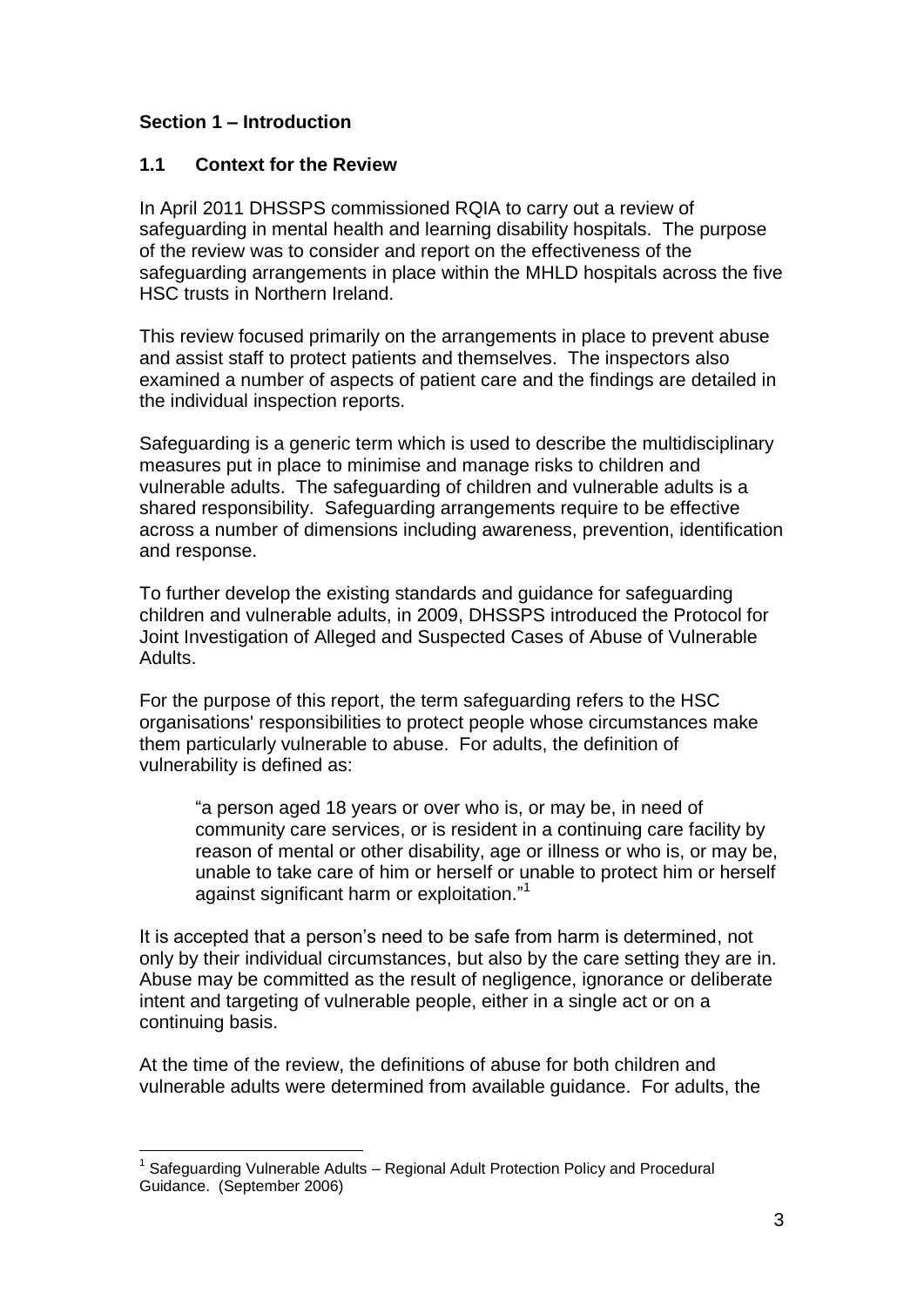Safeguarding Vulnerable Adults Guidance (September 2006) defined abuse as:

"The physical, psychological, emotional, financial or sexual maltreatment, or neglect of a vulnerable adult by another person. The abuse may be a single act or repeated over a period of time. It may take one form or a multiple of forms. The lack of appropriate action can also be a form of abuse. Abuse can occur in a relationship where there is an expectation of trust and can be perpetrated by a person/persons, in breach of that trust, who have influence over the life of a dependant, whether they be formal or informal carers, staff or family members or others. It can also occur outside such a relationship." 2

For children, Co-operating to Safeguard Children (DHSSPS, 2003) document defined abuse as:

"Child abuse occurs when a child is neglected, harmed or not provided with proper care. Children may be abused in many settings, in a family, in an institutional or community setting, by those known to them, or more rarely, by a stranger. There are different types of abuse and a child may suffer more than one of them."<sup>3</sup>

For the purposes of the inspections, forms of abuse were categorised as:

- physical abuse (including inappropriate restraint or use of medication)  $\bullet$
- emotional abuse  $\bullet$
- sexual abuse

- psychological abuse
- financial or material abuse  $\bullet$
- $\bullet$ neglect and acts of omission
- $\bullet$ institutional abuse
- discriminatory abuse

In meeting the objectives of the term of reference, the review focused on:

- $\bullet$ policies and procedures associated with safeguarding
- management, supervision and training of staff  $\bullet$
- arrangements for the recruitment of staff  $\bullet$
- awareness and response to safeguarding concerns  $\bullet$
- identification and prevention of abuse  $\bullet$
- $\bullet$ concerns and complaints from patients and relatives
- records management arrangements  $\bullet$

 $2$  Safeguarding Vulnerable Adults – Regional Adult Protection Policy and Procedural Guidance. (September 2006)

Co-operating to Safeguard Children (DHSSPS, 2003)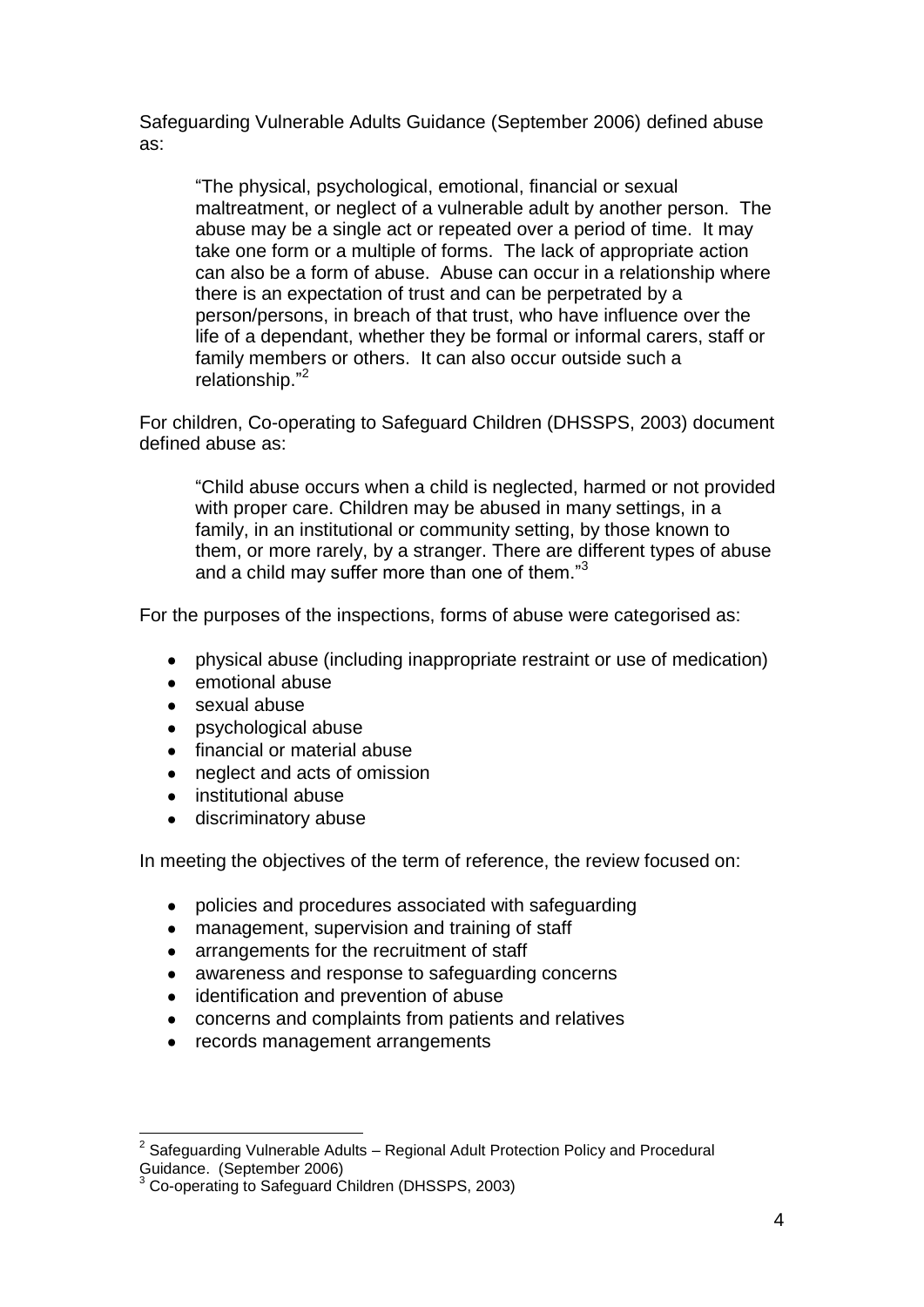Inspectors examined the safeguarding arrangements in place across the MHLD hospital wards in all five HSC trusts, including:

- children's learning disability wards
- $\bullet$ children's and adolescent mental health wards
- acute learning disability wards  $\bullet$
- acute mental health wards  $\bullet$
- brain injuries units
- continuing care learning disability wards
- continuing care and rehabilitation units  $\bullet$
- dementia wards and
- psychiatric intensive care units

Relevant legislation, policies, procedures, guidance and best practice documents were considered by the inspectors in their assessment of the effectiveness of each trusts' safeguarding arrangements.

Services or facilities excluded from this review included: those attended by children and vulnerable adults that are not either mental health or learning disability facilities; any MHLD services provided by private, independent and voluntary agencies; and the agencies and establishments (see Appendix 1) currently regulated by RQIA.

This report summarises the findings from these inspections and makes the recommendations necessary to ensure the continued safeguarding and protection of vulnerable adults and children.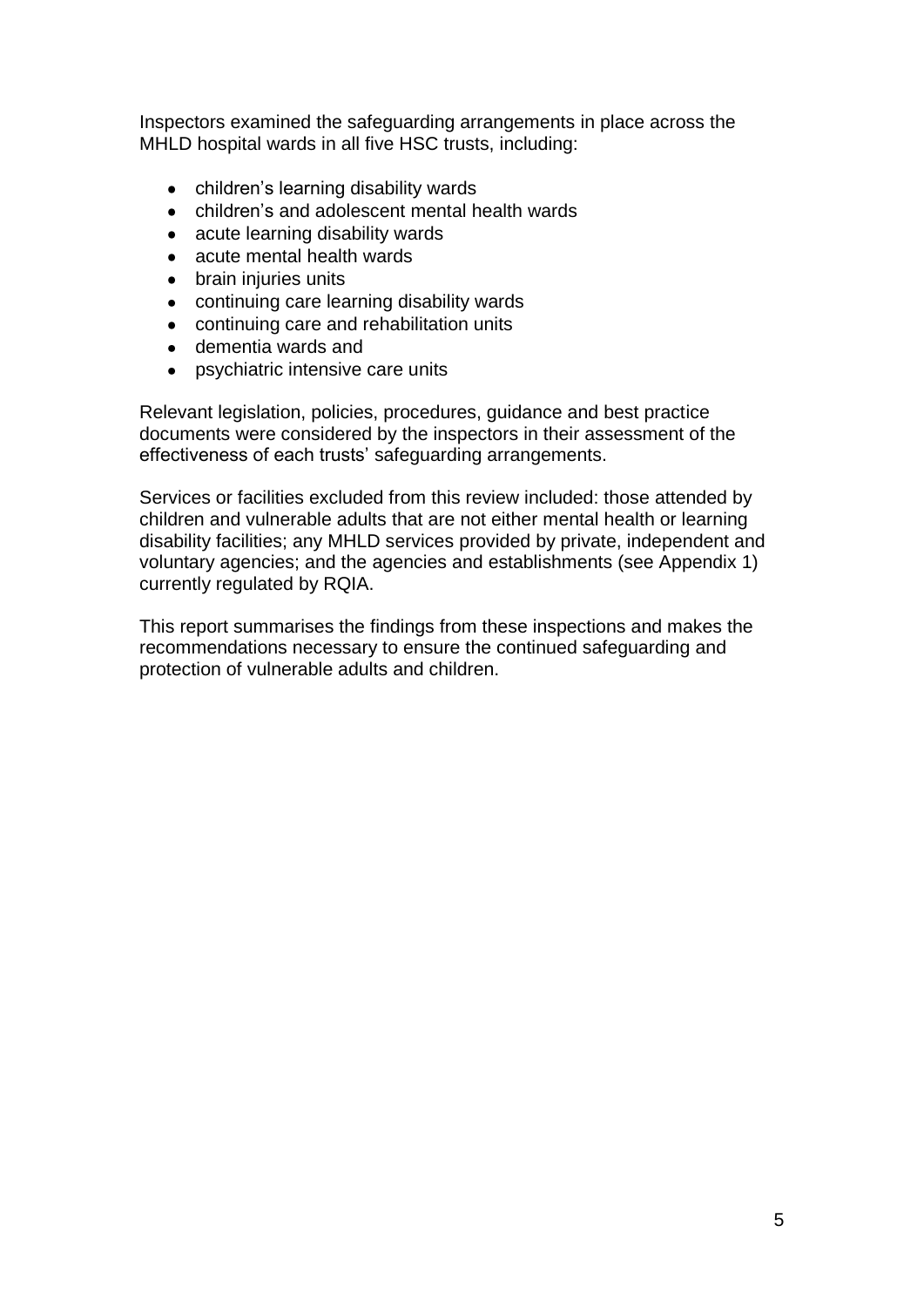## <span id="page-8-0"></span>**1.2 Review Methodology**

Seventy-two MHLD wards fell within the scope of this review. It was necessary to adopt a suitable methodology that would maximise the ability to validate the quality of safeguarding arrangements across the trusts. The review team agreed that validation of the safeguarding arrangements would be undertaken through a programme of announced inspections, carried out by RQIA's MHLD team. The rationale for this approach was to maximise the number of facilities inspected and make best use of the time available for discussions with management, staff and patients.

The Review Process:

- 1. Prior to the inspections 113 patient experience interviews were undertaken by RQIA from July to September 2011. Patients' views were used to inform the assessment of the effectiveness of the safeguarding arrangements in place.
- 2. Prior to inspection each ward completed a self-assessment questionnaire, detailing its safeguarding arrangements. Each HSC trust was also asked to complete a questionnaire regarding its corporate responsibility in all areas of safeguarding.
- 3. In view of the timescale for reporting, it was not possible to inspect all 72 MHLD wards. A proportionate risk-based approach was adopted to determine the wards to be inspected. Wards considered to have a higher risk rating, based on certain criteria, were selected over those wards that had a lower risk rating. RQIA's MHLD team analysed the available information on each ward and used the following risk based criteria to select the wards to be inspected:
	- intelligence and recommendations made from previous inspections  $\bullet$
	- information gathered from patient experience reviews
	- information received from complaints and serious adverse incidents  $\bullet$
	- the analysis of self-assessment questionnaires returned by the trusts  $\bullet$
	- type of ward or service provided

From this analysis, 33 wards (four children's and 29 adult wards) were rated as high priority and selected for inclusion in the inspection programme (see Appendix 2). RQIA agreed with DHSSPS that this sample would provide an overview of the quality of safeguarding and safety arrangements across the five trust areas. While every effort was made to select wards in each trust based on the type of care provided, on occasion the need to inspect wards identified with a higher risk rating took precedence.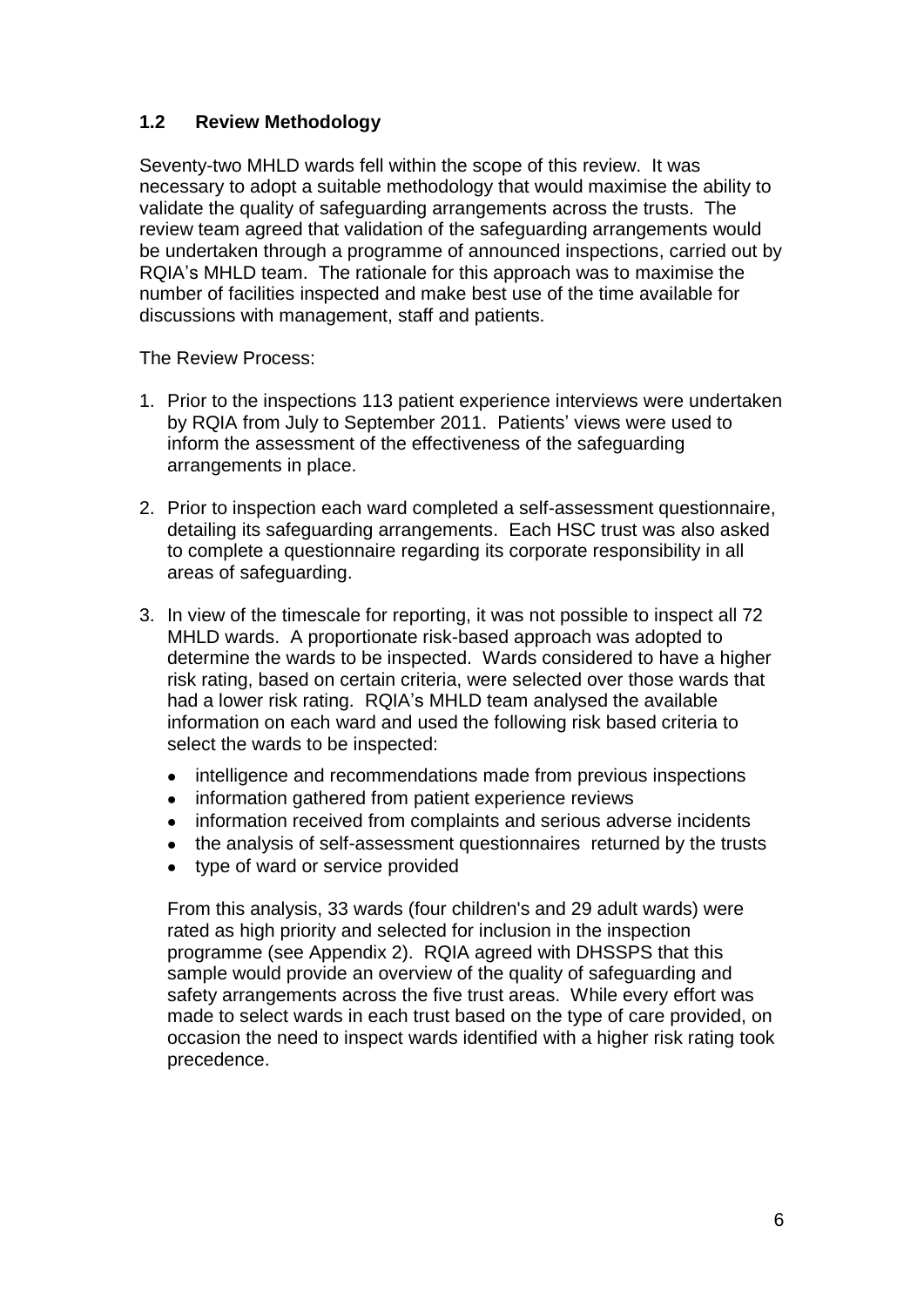- 4. Each inspection examined aspects of safeguarding arrangements. Evidence to support the findings was drawn from:
	- $\bullet$ meetings held with patients, staff and other professionals
	- an examination of patient case files, complaints and serious adverse incidents
	- an analysis of the findings from recent RQIA inspections and reviews.
- 5. In line with the methodology, two stages of reporting of the findings were agreed:
	- individual inspection reports would be produced for each ward and presented to the trusts in line with the normal inspection process.
	- a single overview report containing a summary of the regional findings would be produced for the DHSSPS.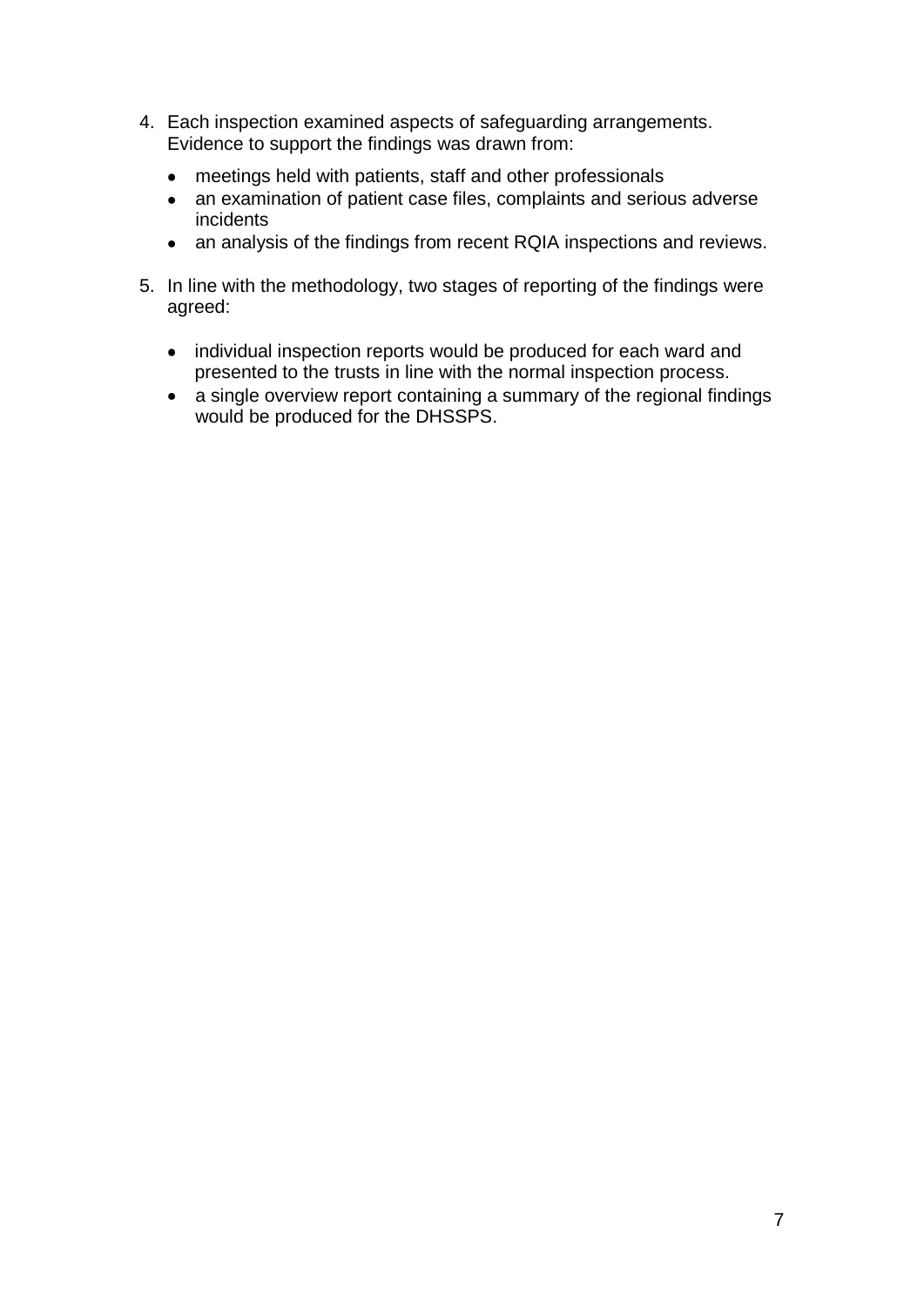## <span id="page-10-0"></span>**Section 2 – Findings from the Review**

## <span id="page-10-1"></span>**2.1 Background to the Findings**

The findings of this review are presented under the following themes:

- governance arrangements both in the trust and in specific hospital wards
- the level of awareness of safeguarding arrangements and issues
- the ability of trust staff to recognise signs of abuse
- the mechanisms in place to prevent people experiencing abuse in the first place
- the procedures in place for staff to act appropriately if made aware of allegations or cases of abuse

In measuring effectiveness, it was important to recognise the broader context of practice and the internal and external challenges that impact on performance. It was not appropriate to judge safeguarding arrangements using a single effectiveness measure, as there are many components that need to be considered. Rather, different evidence was used to inform the development of indicators that could be used to assess the effectiveness of safeguarding arrangements.

Inspectors considered these would offer an appropriate basis for determining whether the safeguarding arrangements were sufficient to enable staff to effectively promote the welfare of children and vulnerable adults.

During the course of the inspections of the wards, issues were identified such as: a lack of consultation regarding human rights; environmental issues; and other areas not directly associated with safeguarding. Any issues identified during the inspection were brought to the immediate attention of relevant trust personnel for action, or raised under RQIA's escalation policy and procedure. The required action was detailed in the relevant quality improvement plan, for response by the trust.

The only provision for dedicated MHLD children's wards were in the Belfast Health and Social Care Trust (Belfast Trust) and the Western Health and Social Care Trust (Western Trust). The policy within the Western Trust was to minimise the admission of young people under 18 and to strive for a hospital at home model<sup>4</sup>. Although there were no children admitted to Crannog ward (Western Trust) at the time of the inspection, the ward still fell within the scope of the review and was inspected.

Although there were four dedicated MHLD children's wards, inspectors identified the continued admission of young people under 18 to adult wards in all trusts.

 $<sup>4</sup>$  This enables specialist supports to be provided in the community as an alternative to</sup> hospital admission.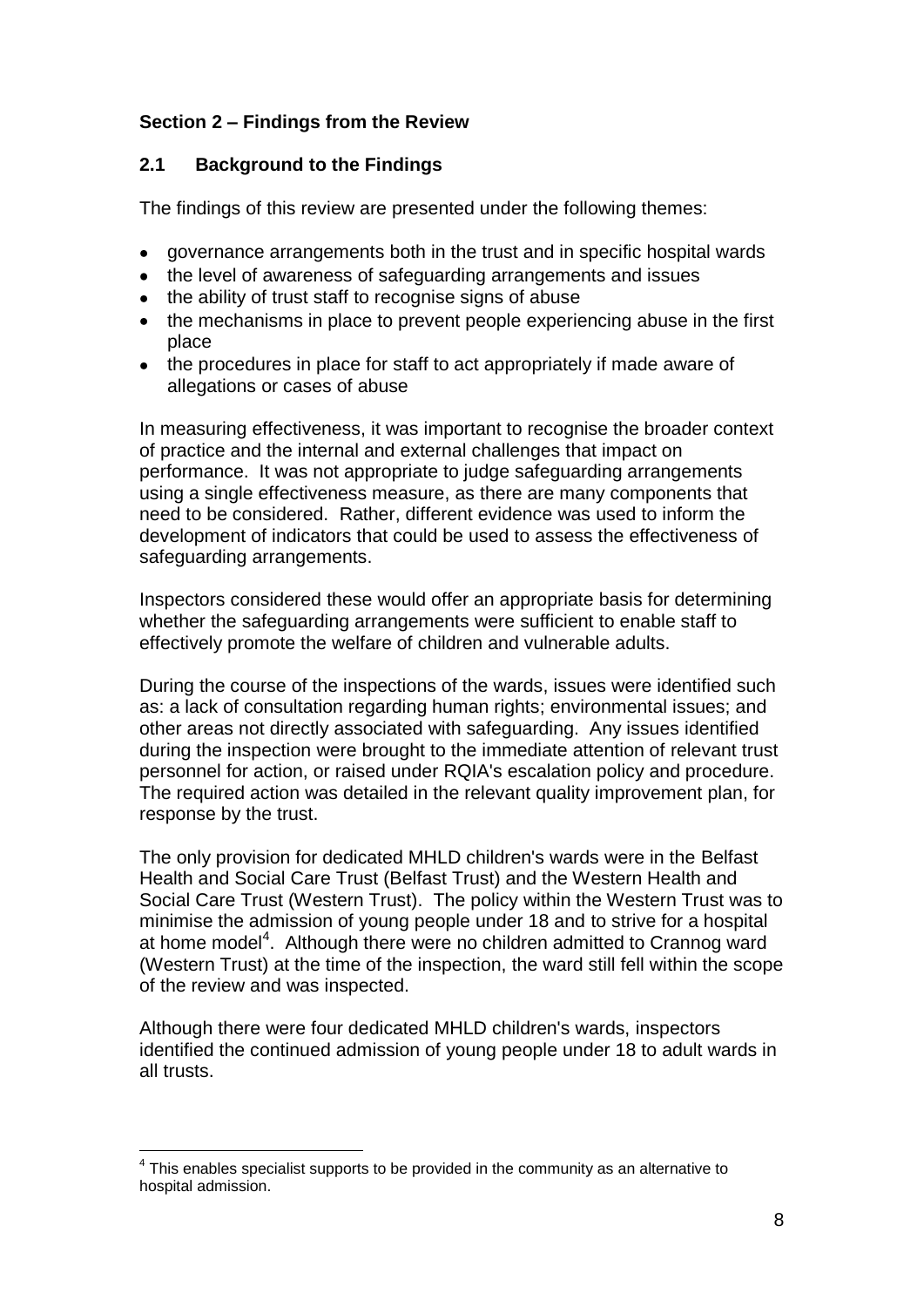## <span id="page-11-0"></span>**2.2 Governance Arrangements in Respect of Safeguarding**

A successful safeguarding agenda requires the support of a wide network of agencies, organisations and communities of interest from across the statutory, voluntary, community, private and faith sectors.

Unlike child protection, prior to 2010 the coordination of arrangements for the safeguarding of vulnerable adults was limited. However, the recent work undertaken by DHSSPS and the Department of Justice (DoJ), formerly the Northern Ireland Office, led to the establishment of safeguarding partnerships and to the development of working groups to standardise regional policies and procedures.

## **Adult Safeguarding Partnerships**

While HSC organisations were able to clearly demonstrate their structures, governance and working arrangements, inspectors considered that safeguarding arrangements were in the early stages of development, as many policies and procedures were not updated. At the time of the review, the adult safeguarding partnerships had been in place for approximately 18 months. Inspectors considered that the publication of new regional adult safeguarding policy and procedures, completion of further safeguarding training for all staff, and the compilation of information on safeguarding are key factors requiring progression, to bring these partnerships to a more established stage of development.

Overall regional responsibility for adult safeguarding rests with the Northern Ireland Adult Safeguarding Partnership (NIASP), chaired by the HSC Board. The NIASP includes representatives from the statutory, voluntary, community and faith sectors. It has responsibility for the strategic direction and development of adult safeguarding throughout health and social care.

Within each trust area, a Local Adult Safeguarding Partnership (LASP) has been established, with responsibility for implementing the NIASP's guidance and operational policies and procedures at local level. Each LASP is chaired by an assistant director from the trust and includes representation from the trust and statutory, voluntary, community and faith sectors. The chairs of the LASPs are integral members of the NIASP, which provides direct links for communication and reporting between the partnership groups.

Inspectors considered there is an effective infrastructure in each trust to support the operation of partnership groups. This includes sub-groups of NIASP, which lead in the areas of: policies and procedures; performance management and information; training; and communication and service user experience. During the review, some representatives of the partnerships suggested that the effectiveness of the sub-groups could be further improved by restructuring into trust led sub-groups, with a regional focus to improve practice.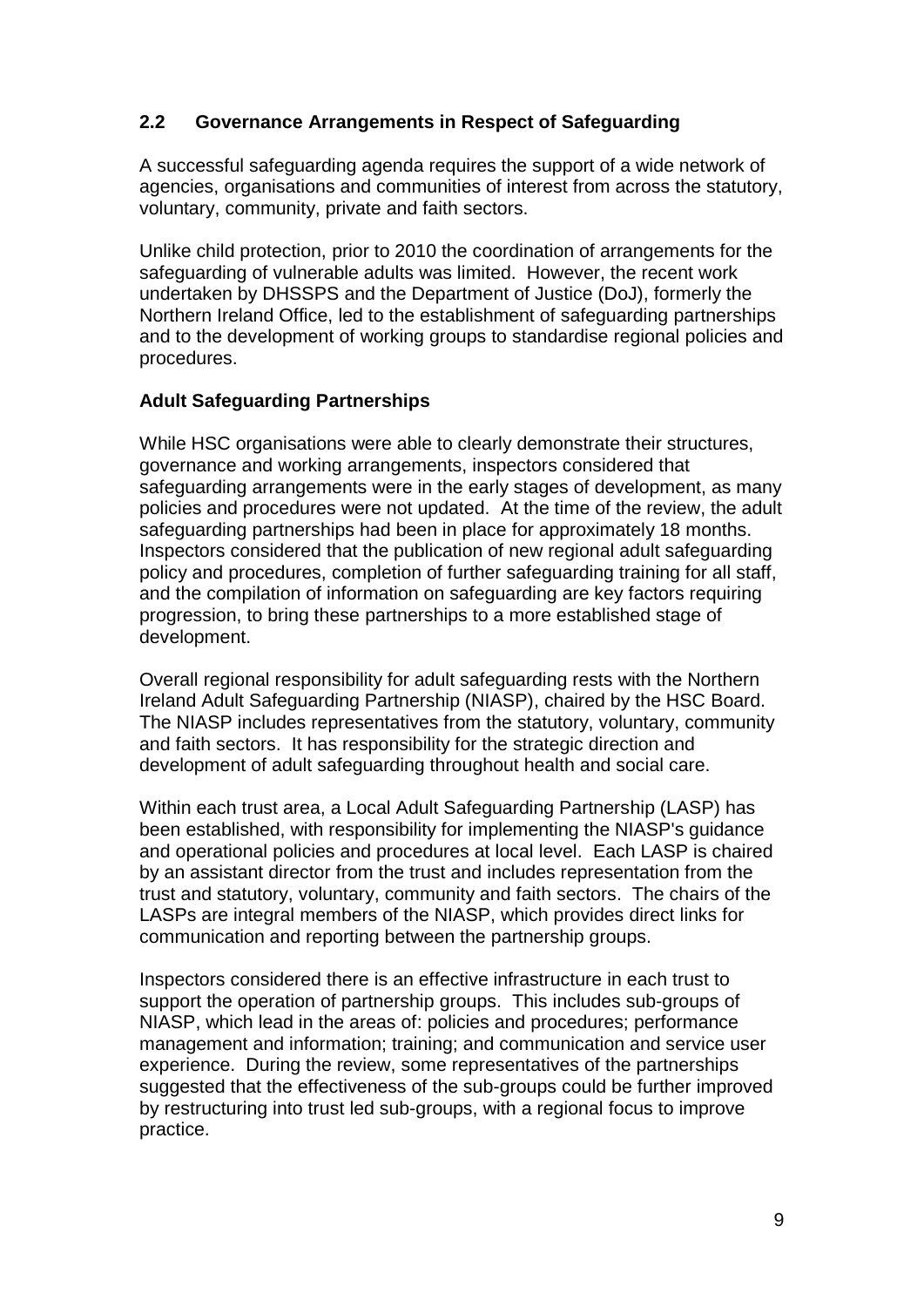Communication and reporting arrangements between the LASPs and NIASP were considered to be effective. LASPs regularly report on standards and outcomes such as training, trends, serious incidents related to adult safeguarding and vulnerable adult reviews. This information is used in the compilation of NIASP progress reports and a delegated statutory functions report is delivered annually by each trust to the HSC Board.

The only vacancy reported in the LASP, was one position within the Northern Health and Social Care Trust's (Northern Trust). This was in the process of being filled and was not adversely impacting on the activities of the group. Good attendance at NIASP and LASP meetings was reported, but attendance had fallen in both, particularly at the sub-group level.

## **Child Safeguarding Partnerships**

Well established child protection arrangements have been in place in HSC organisations for many years, in response to the events surrounding child abuse and historical child abuse inquiries. These focused more on child protection, than on wider aspects of safeguarding. However, this focus will change with the introduction of new child safeguarding legislation by DHSSPS and the establishment of new safeguarding structures. These new structures include a regional independent Safeguarding Board for Northern Ireland (SBNI) and five safeguarding panels located within each trust geographical area. These will mirror existing child protection arrangements, but with increased independence and direct accountability to the Minister for Health, Social Services and Public Safety.

As child protection partnerships have been in place for many years, HSC organisations were able to demonstrate evidence of appropriate structures, governance and joint working arrangements. At the time of the review, the Regional Child Protection Committee (RCPC) held overall responsibility for child safeguarding partnerships, which was chaired by the HSC Board. The RCPC is made up of representatives from the statutory, voluntary and community sectors and has responsibility for the strategic direction and development of child protection throughout Northern Ireland.

Considerable progress has been made in establishing new child safeguarding arrangements. During the transition period, the chair of the SBNI sat on the RCPC partnership, and the RCPC continued responsibility for child protection on an interim basis. During the review, it was established that the delay in transition of responsibility was impacting on the development of some aspects of child safeguarding arrangement, in particular, the development of up-todate policies and procedures.

Within each trust area, a child protection panel (CPP) was established, with responsibility for implementing RCPC guidance and operational policies and procedures at local level. Each CPP was chaired by a trust assistant director and included representatives from the trust and the statutory, voluntary and community sectors. The chairs of the CPPs are also integral members of the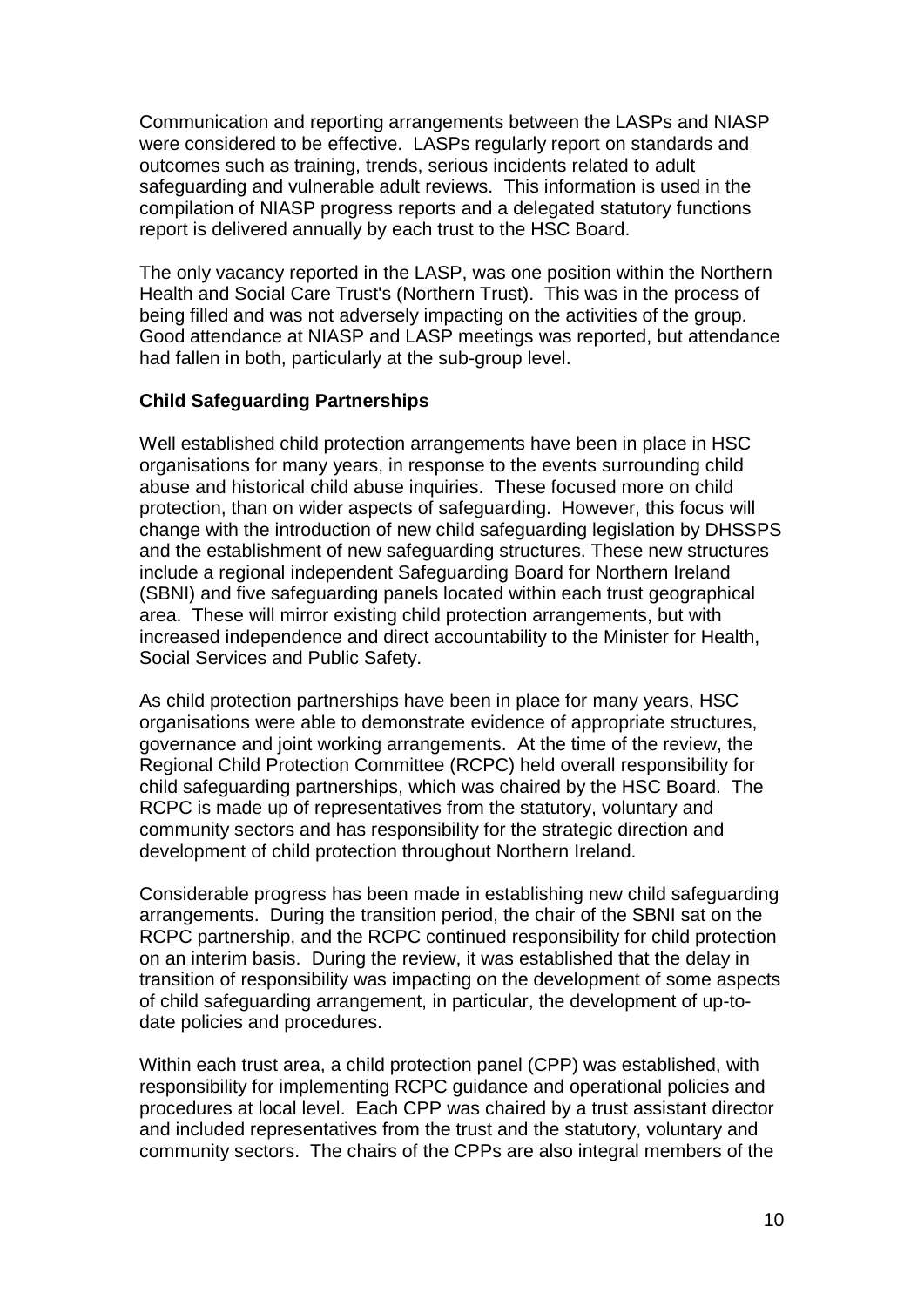RCPC, which provides direct links for communication and reporting between the partnership groups.

Inspectors considered that there was an effective infrastructure to support the operation of the partnership groups. Established RCPC sub-groups had taken a lead in the areas of: policies and procedures; case management reviews; education, training and audit; and communication and media management.

Communication and reporting arrangements between the CPPs and the RCPC are considered to be effective as there is a set of requirements for regular reporting and direct links for communication. CPPs regularly reported on standards and outcomes, which included statistical reporting, training, serious incidents related to child safeguarding and case management reviews. This information is used to compile RCPC quarterly reports and each trust's delegated statutory functions report to the HSC Board.

No vacancies were reported on the RCPC or CPPs, and attendance at their meetings was generally good. Inspectors noted that the position of the designated paediatrician for child protection within the HSC Board was vacant; however, another paediatrician was currently fulfilling the responsibilities of the post.

## **Policies, Procedures and Protocols**

While partnership groups were able to demonstrate a strategic plan for adult safeguarding, inspectors were concerned about the lack of an up-to-date regional policy and procedures for safeguarding vulnerable adults. Some trusts had developed their own policy and procedures in accordance with the DHSSPS regional guidance - Safeguarding Vulnerable Adults - Regional Adult Protection Policy and Procedural Guidance (2006) and the Protocol for the Joint Investigation of Alleged and Suspected Cases of Abuse of Vulnerable Adults (2009). Others had embraced the best practice elements from Safeguarding Vulnerable Adults - A Shared Responsibility: Standards and Guidance for Good Practice in Safeguarding Vulnerable Adults (Volunteer Now, 2010). However, the most used guidance by most MHLD hospital settings was the 2006 document Safeguarding Vulnerable Adults - Regional Adult Protection Policy and Procedural Guidance<sup>5</sup>. Inspectors considered the 2006 document to be out-dated as it does not reflect current best practice for safeguarding vulnerable adults.

A NIASP sub-group has developed new draft operational policy and procedures for regional adoption, which are currently under review. However, given the direct relationship between these procedures and the development of an Adult Safeguarding Policy Framework being undertaken between DHSSPS and DoJ, the policy and procedures will not be released in advance of the Adult Safeguarding Policy Framework being published. Inspectors considered that until this is published, NIASP will be unable to fully deliver an

<sup>&</sup>lt;sup>5</sup> Safeguarding Vulnerable Adults - Regional Adult Protection Policy and Procedural Guidance (2006)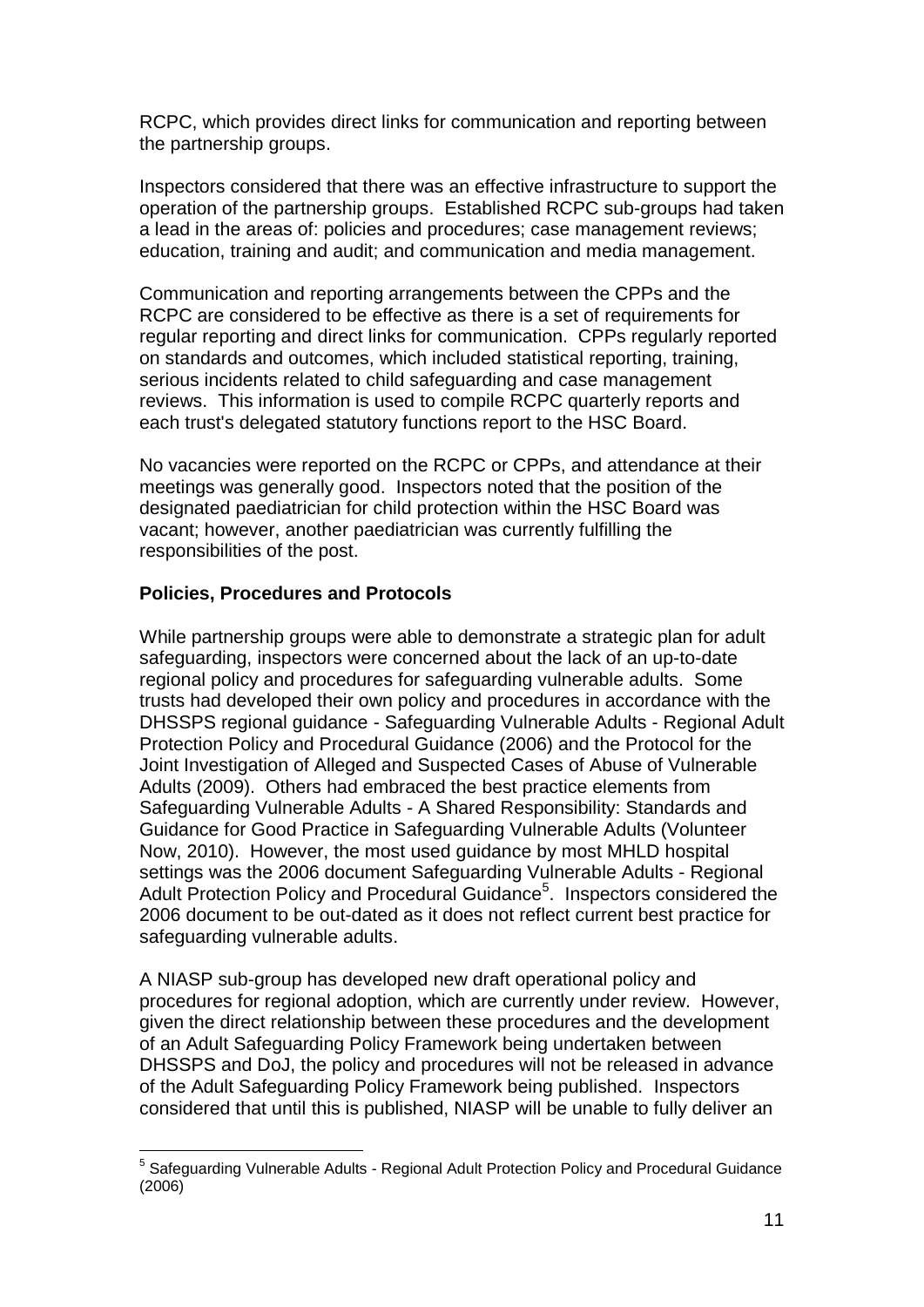effective safeguarding plan in the absence of up-to-date policies and procedures.

While children's partnership groups were able to demonstrate a strategic plan for child protection based on regional policy and procedures, few trusts had taken steps to further develop trust specific child safeguarding policy and procedures. With the transfer of responsibility to SBNI, both the regional policy and procedures and trust specific child safeguarding policies and procedures will need to be updated accordingly.

## **Patient Experiences**

An area that was not fully evident in the reporting process was that of the lack of reporting of adult patient experience. The inspectors considered that work on patient experience with adults, undertaken within the trusts, should be reported on and the information used to inform the commissioning of services by the HSC Board. NIASP has already been tasked with establishing arrangements for user engagement.

While work on patient experience of children has been initiated, it was not evident in the reporting process. The RCPC had already identified this gap and was planning to incorporate this in its work in the period before transfer to the SBNI. The communication between the SBNI and children and young people had already been established as a key priority of the new SBNI.

Inspectors considered that the newly established partnerships within children and vulnerable adult services provide effective arrangements in terms of leadership, governance, infrastructure, communication and reporting. This constitutes a sound foundation for safeguarding in Northern Ireland. The findings from inspections also indicated a number of on-going challenges, including the need for more direct patient experience and feedback; the release of revised regional policy and procedures; and the further development of the new safeguarding structures.

#### **Recommendations**

- 1. The DHSSPS should prioritise the publication of the Adult Safeguarding Policy Framework to facilitate the release of the new Adult Safeguarding Policy and Procedures.
- 2. Trusts should ensure that work capturing patient experience is included in their quarterly and annual reports to the HSC Board.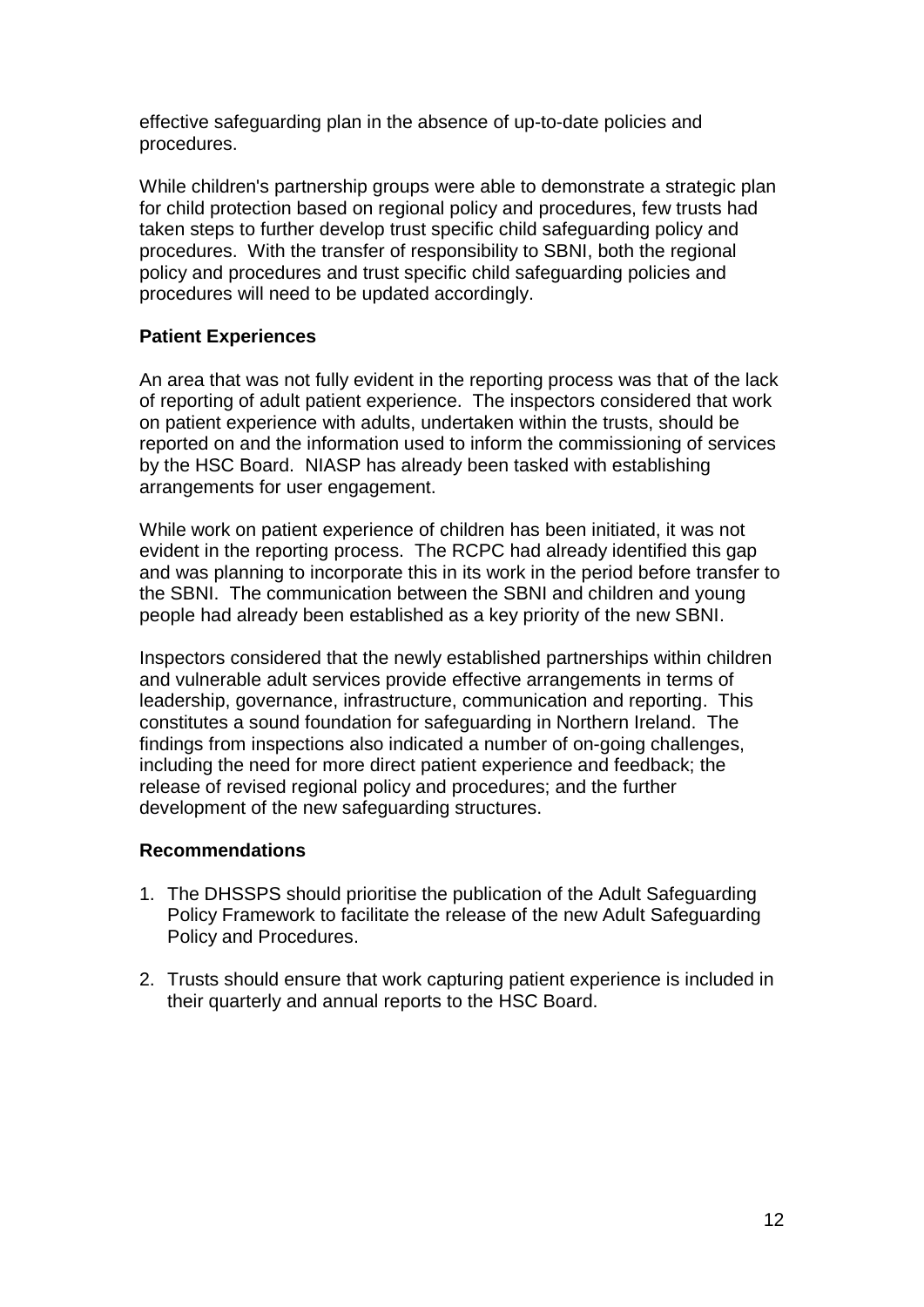## <span id="page-15-0"></span>**2.3 Awareness of Safeguarding Practice**

The abuse of children or vulnerable adults can occur when a person is neglected, harmed or not provided with proper care. Raising awareness of abuse is one of the building blocks of effective safeguarding and not only enables staff within services to recognise and prevent it, but assists those at risk to recognise it and to seek help in protecting themselves.

For systems to be fully effective, all safeguarding arrangements must be promoted and not limited to the awareness of abuse. Staff must be familiar with the safeguarding structures within their organisation; understand their role and the roles of others; be aware of the policies and procedures; and know what action to take in relation to safeguarding issues. Similarly, patients and relatives should be made aware of the procedures and support arrangements associated with safeguarding.

Responsibility for safeguarding children and vulnerable adults is not specific to MHLD staff and applies equally across all services provided by the trusts. Information obtained during this review and also from the previous RQIA review of the Joint Protocol<sup>6</sup>, demonstrated that trusts had clear lines of management accountability and corporate responsibility in relation to safeguarding children and vulnerable adults.

Whilst structures associated with the safeguarding of children and vulnerable adults are in place, they differ from trust to trust. Each trust has representation at board and director level; designated officers<sup>7</sup> and investigating officers<sup>8</sup> for vulnerable adults; and designated paediatricians and named nurses for child protection. The effectiveness of the structures was confirmed by evidence of clear channels of accountability and communication. All trusts were able to demonstrate how they reported information from service level to trust board, and externally to the HSC Board. This included general information, performance returns, case management, risk management, governance oversight arrangements and information on the discharge of statutory functions.

On adult wards, inspectors considered that staff awareness of the designated officer role was not fully understood. However, in speaking with staff during inspections it was clear to inspectors that awareness of the role still not fully developed, as a limited number of staff were unsure of, or unable to identify the designated officer. Of the staff who replied to the questionnaires, approximately 15% claimed to be unable to identify their designated officer. A

<sup>&</sup>lt;sup>6</sup> RQIA Review of the Protocol for Joint Investigation of Alleged and Suspected Cases of Abuse of Vulnerable Adults

<sup>7</sup> Safeguarding Vulnerable Adults – Regional Adult Protection Policy and Procedural Guidance, defines the Designated Officer as: The person within the Trust deemed to be responsible for the decision to proceed under the Adult Protection Procedures and for coordinating any subsequent investigation which takes place.<br><sup>8</sup> Seteguerding Vulperable Adulta - Begispel Adult Pretection

Safeguarding Vulnerable Adults – Regional Adult Protection Policy and Procedural Guidance, defines the Investigating Officer as: The experienced and suitably qualified professional appointed by the Designated Officer to carry out an investigation of the alleged abuse as agreed at the Strategy Discussion.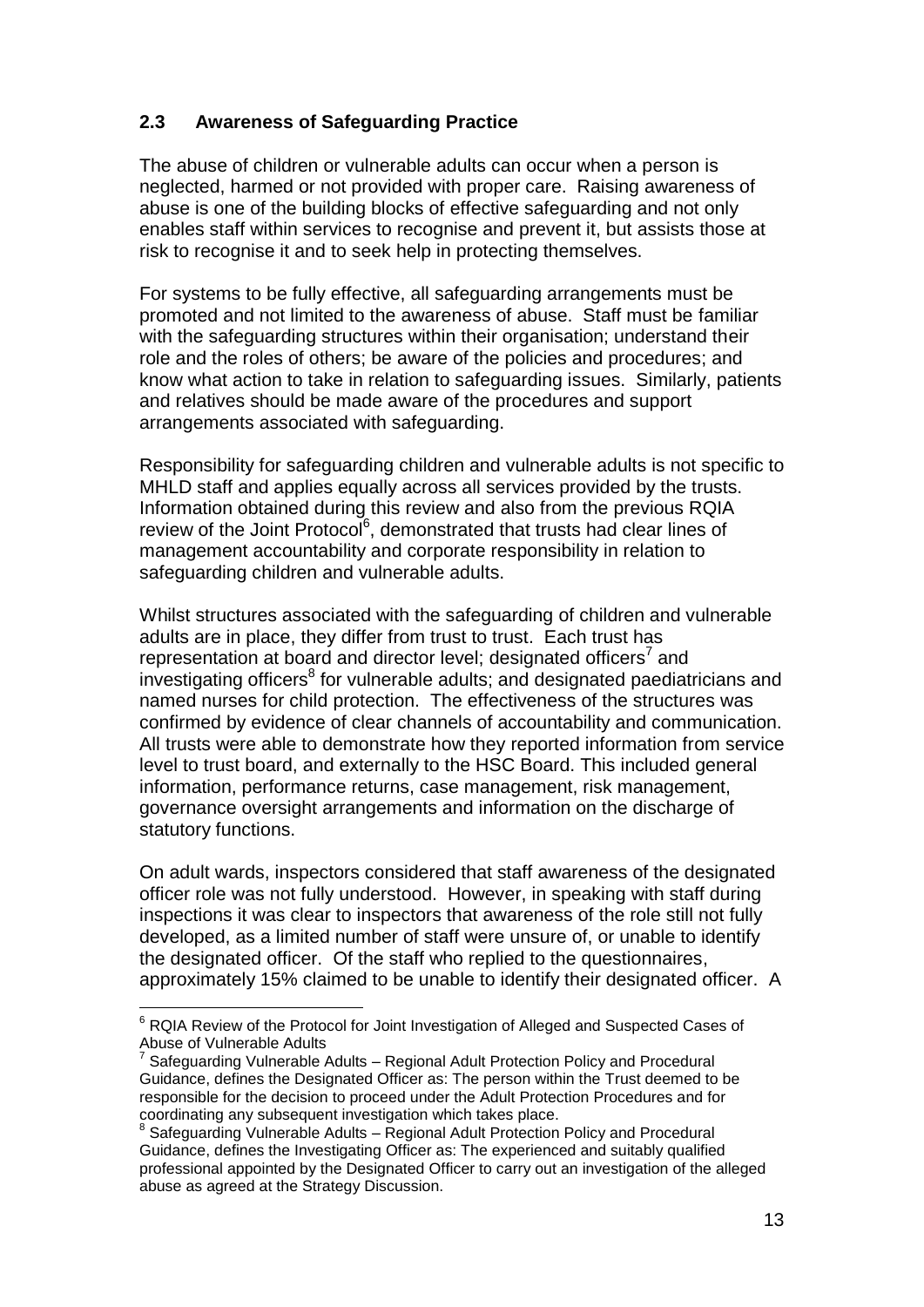similar view was expressed by visiting professionals, such as consultant psychiatrists, social workers and therapists. Staff perceptions of their roles in relation to safeguarding vulnerable adults varied and was clearly linked to awareness and understanding received through training. Staff who had received training considered that it was mostly effective in terms of raising awareness of their roles in safeguarding vulnerable adults.

Each trust was developing the role of the designated officer and also the role of the investigating officer within MHLD services, either in individual wards or in covering a hospital site. Inspectors considered this development to be beneficial in terms of improved communication, reporting and providing advice on adult safeguarding issues. The Northern Trust had the lowest number of designated officers, compared to other trusts. Its approach is to establish the number of designated officers proportionate to the level of safeguarding activity. The trust confirmed that the number of designated officers would increase if the level of safeguarding activity increased.

In relation to child safeguarding, the roles of designated paediatricians and named nurses were clear in all trusts and staff awareness was also very good.

All wards were noted to be proactive in promoting the awareness of child and adult safeguarding and had information regarding safeguarding displayed appropriately on notice boards. Posters and information leaflets were displayed at the entrance to wards to alert relatives and visitors. Policy and procedures and other information was available for staff in ward offices.

## **Training in Safeguarding Children and Vulnerable Adults**

Awareness of adult safeguarding and knowing what to do in a safeguarding situation can be improved through experience. If staff are to be equipped to deal effectively with an adult safeguarding situation, they must be appropriately trained. Approximately 66% of staff across the trusts were trained in safeguarding vulnerable adults. At the time of the review, only 16 wards were found to have had all staff trained in safeguarding vulnerable adults, although training schedules were noted to be in place for those who had not been trained.

On children's wards, child protection training was considered to be an integral element in maintaining appropriate child safeguarding arrangements. However, inspectors identified 16 staff working on the wards that had not received child protection training or training in Understanding the Needs of Children in Northern Ireland (UNOCINI)<sup>9</sup>. Inspectors expressed concern about this and recommended that all staff working on children's wards are appropriately trained in child protection

<sup>&</sup>lt;sup>9</sup> UNOCINI Guidance - Understanding the Needs of Children in Northern Ireland (Revised 2011)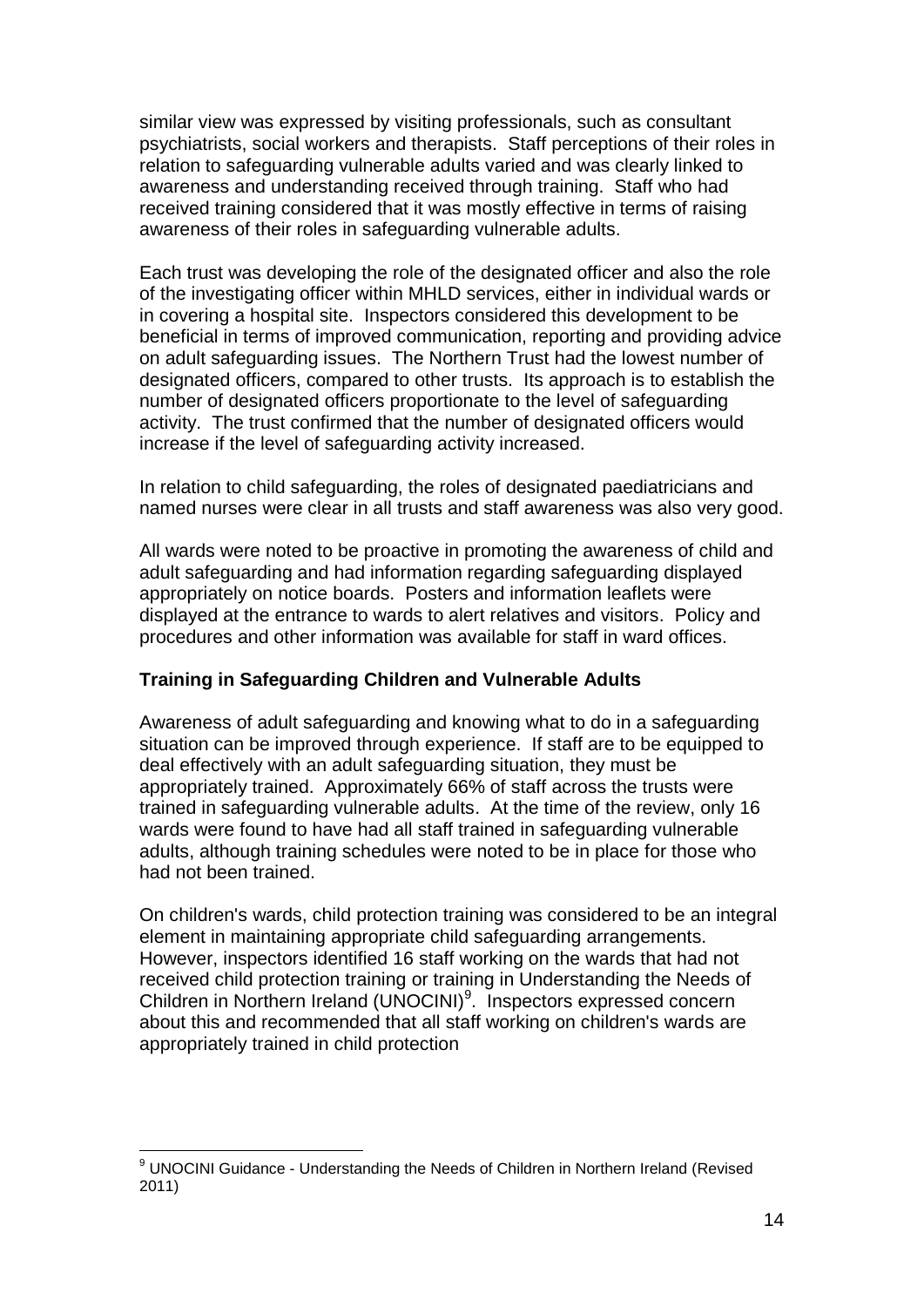## **Knowledge and Awareness of Policy and Procedures**

Effective adult safeguarding is unsustainable without appropriate guidance or policy and procedures. Arrangements for ward staff to access adult safeguarding guidance, policy and procedures were in place, with information being maintained and accessible either in hard copy or electronically via the trust's intranet. Inspectors identified that **<sup>S</sup>**upporting procedures, such as the ioint protocols<sup>10</sup> for investigations for both children and vulnerable adults and procedures for reporting and responding to allegations made against staff were absent from 15 wards across the Belfast (six wards), Western (five wards) and South Eastern Health and Social Care Trusts (South Eastern Trust) (four wards).

Staff awareness of each trust's policy and procedures for safeguarding vulnerable adults is an indicator of how alert an organisation is to the possibility of abuse occurring. During inspections, inspectors encountered a small number of staff in a few wards who claimed not to be aware of these policies and procedures. Even though it had been previously identified that not all staff across the trusts had completed safeguarding vulnerable adults training, inspectors considered that this was unlikely to be the primary contributing factor for the lack of awareness.

While trusts are taking positive steps in this area, inspectors considered that current regional guidance for adult safeguarding is not fully effective. Inspectors considered that the guidance was not up-to-date and did not reflect current best practice for safeguarding vulnerable adults. NIASP is in the process of developing a new operational policy and procedure. However, the delay in release of the revised guidance is having an impact on the ability of trusts to fully progress the adult safeguarding agenda at a local and regional level.

Guidance, policy and procedures for safeguarding children, the ACPC Regional Policy and Procedures (2005), were well established within all trusts and staff within children's wards were aware of them. Inspectors also observed appropriate policies and procedures specific to looked after children on the children's wards. The arrangements for staff on children's wards to access each trust's guidance, policy and procedures were considered to be effective, with information both available and accessible either in hard copy or electronically via trusts' intranets.

It was identified that supporting documentation on three of the four children's wards was outdated. Although these wards were aware of this, it was highlighted they had refrained from instigating any changes to documentation until the completion of the transfer of responsibilities and updated regional policies and procedures were available.

<sup>&</sup>lt;sup>10</sup> The Protocol for Joint Investigation of Alleged and Suspected Cases of Abuse of Vulnerable Adults and the Protocol for Joint Investigation by Social Workers and Police Officers, of Alleged and Suspected Cases of Child Abuse.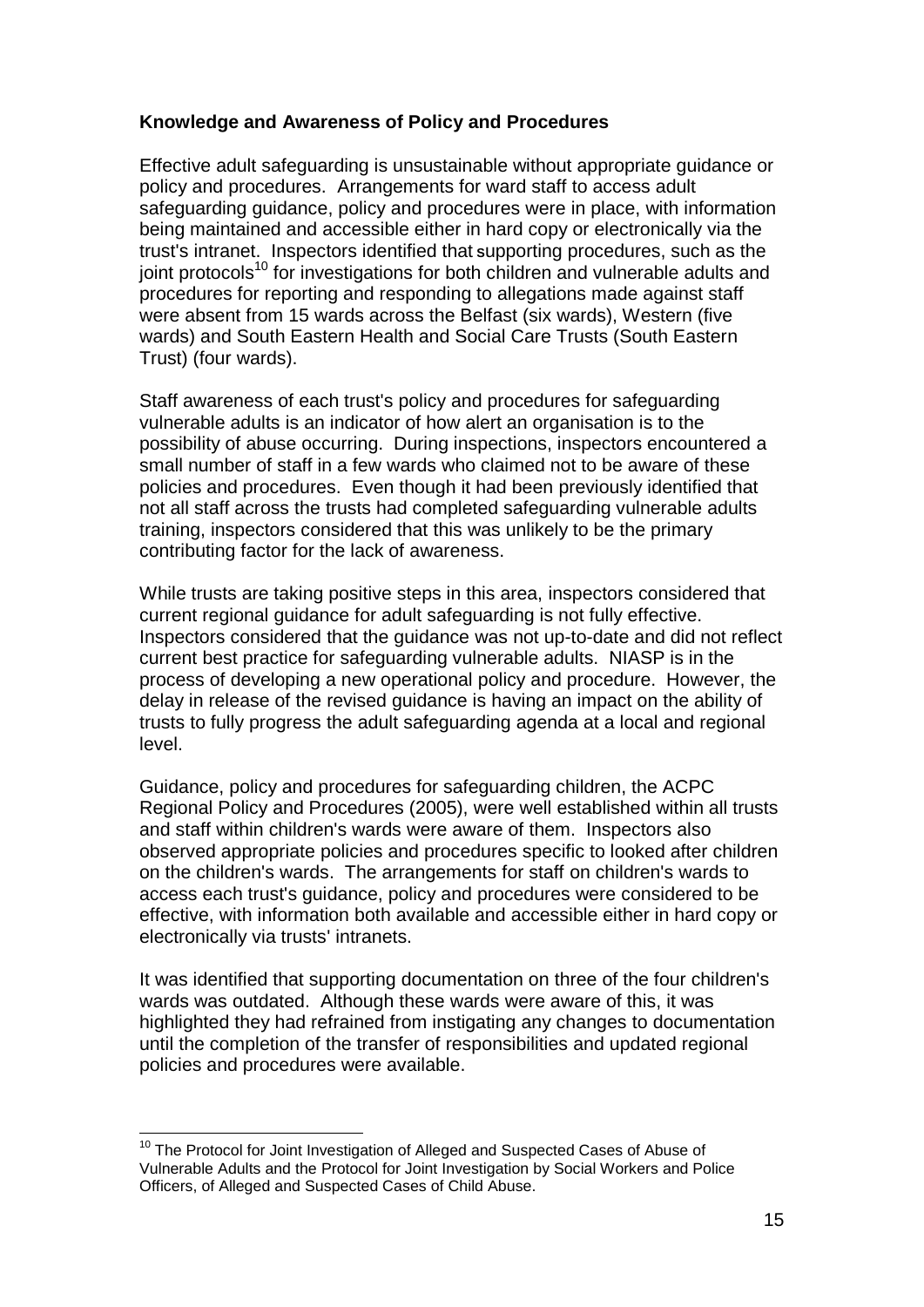Policies and procedures to support adult safeguarding and child protection, such as policies for management of violence and aggression, restrictive practices and the use of restraint and physical interventions were in place across all trusts. The majority of staff across all trusts demonstrated an awareness of the supporting policies and procedures and how and where to access them, if required. However, on a small number of wards some of these policies were not up-to-date.

Effective awareness of safeguarding should not be limited to trust staff, but should include both patients and relatives. While wards were actively promoting safeguarding and raising the awareness through posters and information leaflets, many patients and relatives had little understanding or awareness of their respective trusts' safeguarding arrangements. On average, 42% of patients and 43% of relatives who responded during the review, claimed to be unaware that the ward had a safeguarding vulnerable adults policy. Inspectors considered patients and relatives should have been made aware of trust procedures in order to be able to reflect any safeguarding concerns.

#### **Recommendations**

- 3. Trusts should ensure that all staff working within mental health and learning disability wards are appropriately trained in safeguarding vulnerable adults.
- 4. Trusts should ensure that all staff working on children's wards within mental health and learning disability services are appropriately trained in child protection and Understanding the Needs of Children in Northern Ireland (UNOCINI).
- 5. Trusts should ensure that the awareness of their safeguarding structures and roles is fully promoted in all wards and ensure that this information is readily accessible to staff, patients, relatives and visitors.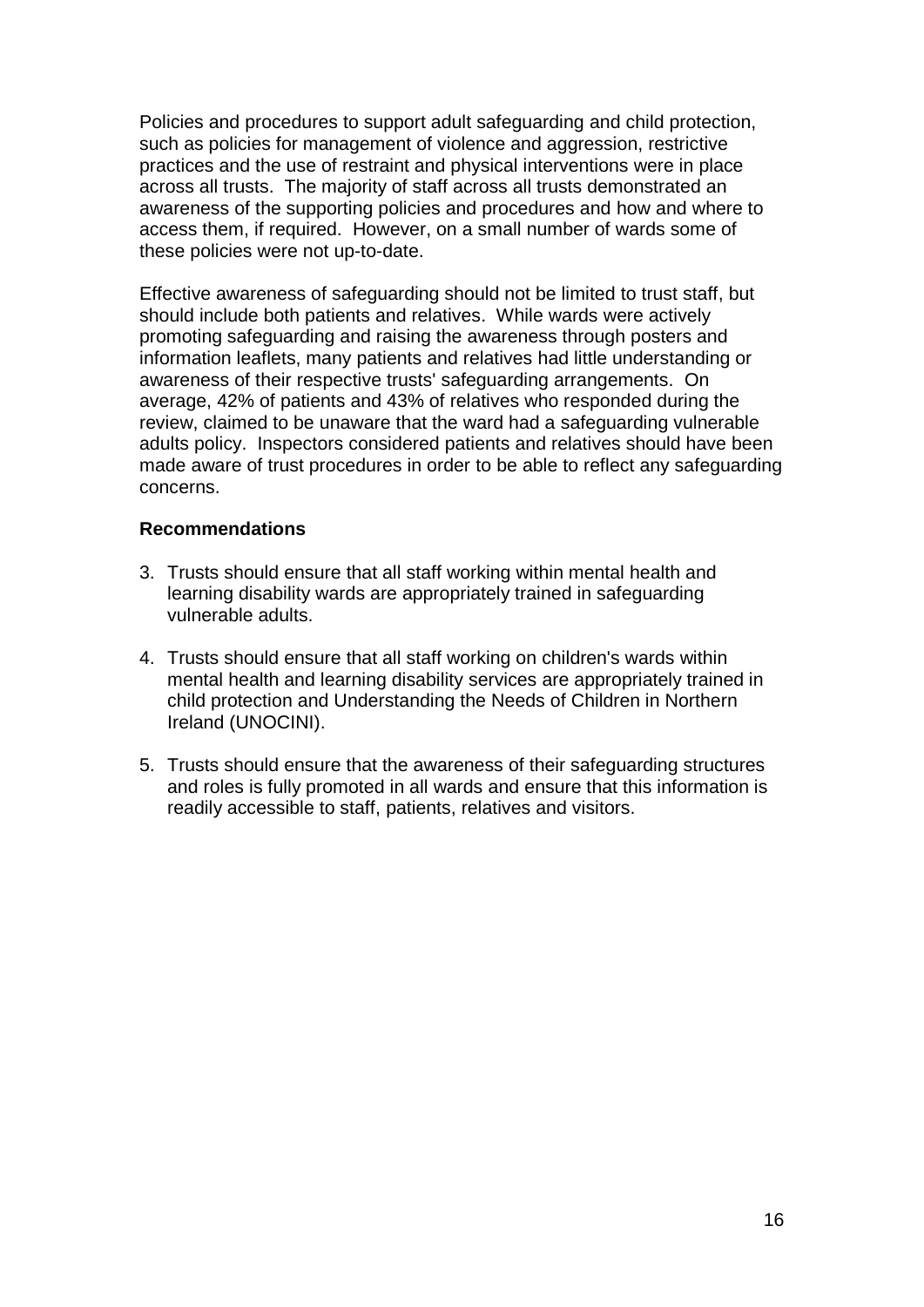## <span id="page-19-0"></span>**2.4 Identification of Safeguarding Concerns**

Determining whether abuse has occurred or not, can be a difficult task. To help to ensure effective safeguarding arrangements are in place, staff must be suitably skilled and competent in identifying signs of abuse and managing potential risks to vulnerable adults or children.

At the time of the review, inspectors were advised that about one third of staff had not received updated training in safeguarding vulnerable adults. While almost all staff were able to demonstrate good working knowledge and understanding of adult safeguarding and the types of abuse, a small number of staff were less able to demonstrate the same levels of knowledge or understanding. This was evidenced across all trusts during the inspection of wards.

The lack of ability to identify safeguarding issues was an area of particular concern to inspectors. Inspectors identified that on ten of the wards inspected, instances where safeguarding cases were not being classified by staff as a safeguarding concern. This meant that appropriate follow up and prevention mechanisms were not initiated. Such cases included patient on patient assaults or unexplained bruising. Lack of consideration of these incidents as possible abuse, was associated with what staff determined to be the threshold at which an incident should be designated as a safeguarding issue. In cases where a staff member is faced with doubt about a threshold decision, the appropriate course of action should be a referral to the designated officer for advice, but on occasions this did not occur. Nine wards received a recommendation in relation to the identification of threshold levels.

A lack of training was cited by some to be a contributing factor, however, not the only factor. Inspectors also found that a limited number of staff were unable to provide assurances that they fully understood safeguarding procedures and requirements, while others stated they did not feel confident in dealing with safeguarding issues, even after receiving training.

In light of this, inspectors considered that some aspects of safeguarding vulnerable adults training were not effective in providing staff with the understanding and confidence necessary to discharge their roles. A similar view was shared by a ward manager in one trust, who stated that clarification on the content of adult safeguarding training was required. Inspectors considered that the understanding of staff of the threshold level for reporting issues requires to be reviewed by NIASP.

## **Risk Assessment and Management**

Identifying potential risks and putting measures in place to deal with them are crucial in the prevention of abuse. All trusts have systems in place to identify and manage risks to patients, which included the use of the DHSSPS 2010 guidance on Promoting Quality Care (PQC).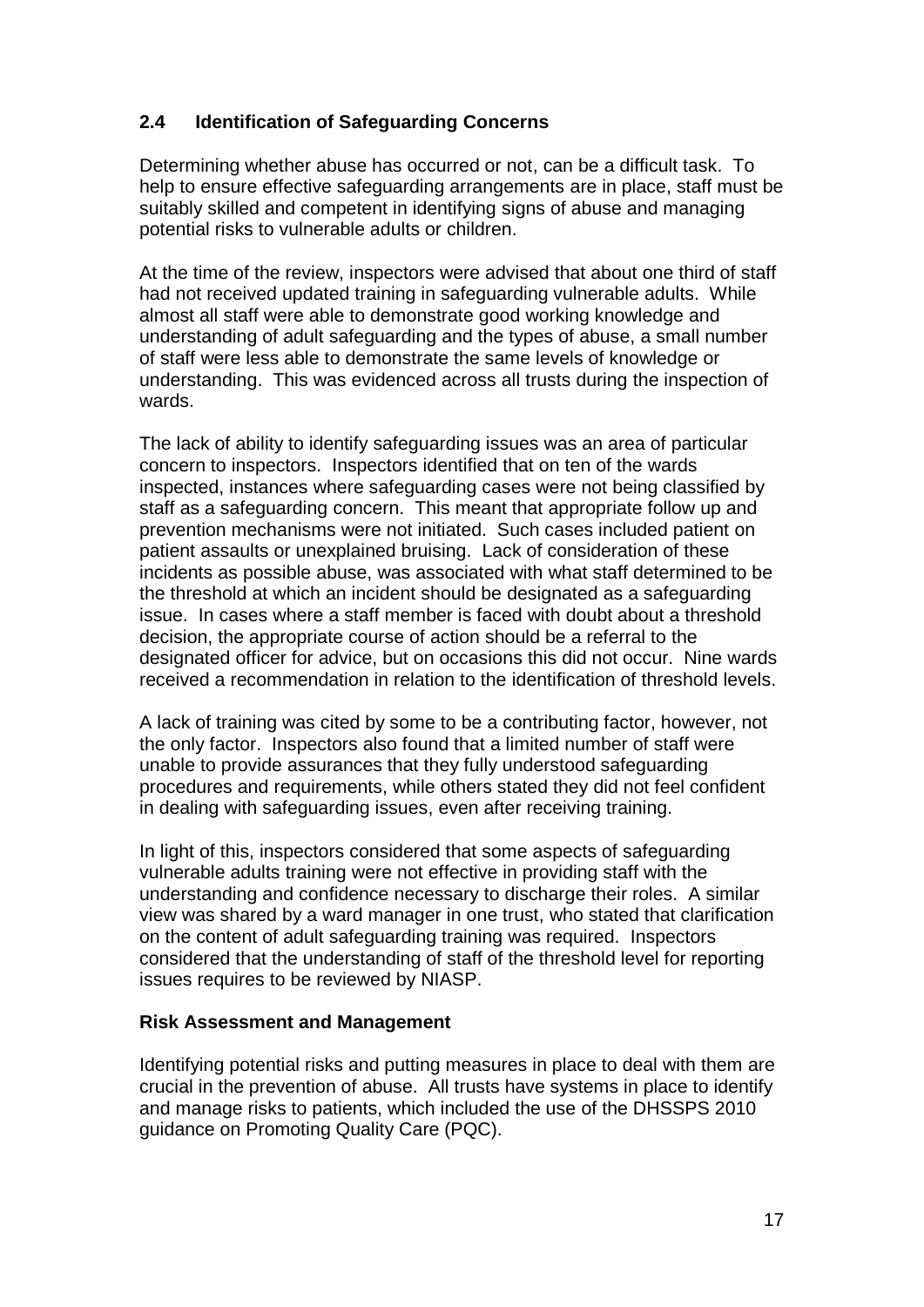Patient files were reviewed in all trusts and it was noted that risk assessments and care plans were completed for all patients. There was also clear evidence of these documents being reviewed and discussed at multidisciplinary team meetings, with many instances of the patients being involved. Information provided by relatives indicated that some considered they were not being informed or kept up-to-date with what was happening on the ward. Although this was not the case in all wards, many relatives expressed dissatisfaction with the feedback they had received from staff.

While patients in all trusts had received a risk assessment following admission to the ward, inspectors identified that the comprehensiveness of the documentation varied considerably between trusts. Concerns included:

- risks had been identified and recorded, but sometimes subsequent management plans had not been recorded in the notes, or notes were not correctly updated
- records were not updated to reflect patients' changing circumstances
- occurrences of risks that were considered to be serious had not been reviewed in detail
- some risks were not being recorded within the risk assessment
- patient assaults on staff were not reported as a risk

Staff indicated that assaults from patients formed part of the job; however, inspectors considered this may also be an indicator of potential risk to others and should be reported. A strategy should also be put in place to review, manage and minimise the risk.

Although each trust was able to demonstrate they had risk management systems in place, inspectors considered that staff on at least eight wards were not adhering or fully using the policy and procedures. A risk management plan is considered to be a live document and should be regularly updated to reflect any changes in patients' assessed needs and risks. Inspectors concluded that while the initial stages of the risk management process were being adhered to in all trusts, follow-up actions to update these documents were not always occurring. In the absence of updated and accurate patient documentation, arrangements to safeguard patients could be compromised.

All staff reported being aware of the risk assessment procedure. However, of the 345 staff across all trusts who replied to the questionnaires, approximately 61% advised of receiving training in how to carry out a patient risk assessment. While it is possible that not all staff would be required to carry out a patient risk assessment, inspectors considered this training would enhance their skills in the identification of risks.

Key indicators used in identifying child or adult safeguarding issues include accidents, incidents and near misses, where recurrences can highlight potential risks. It is important therefore, that trusts have in place procedures for reporting and recording accidents, incidents and near misses. Lessons can be learned from the analysis of these events which should be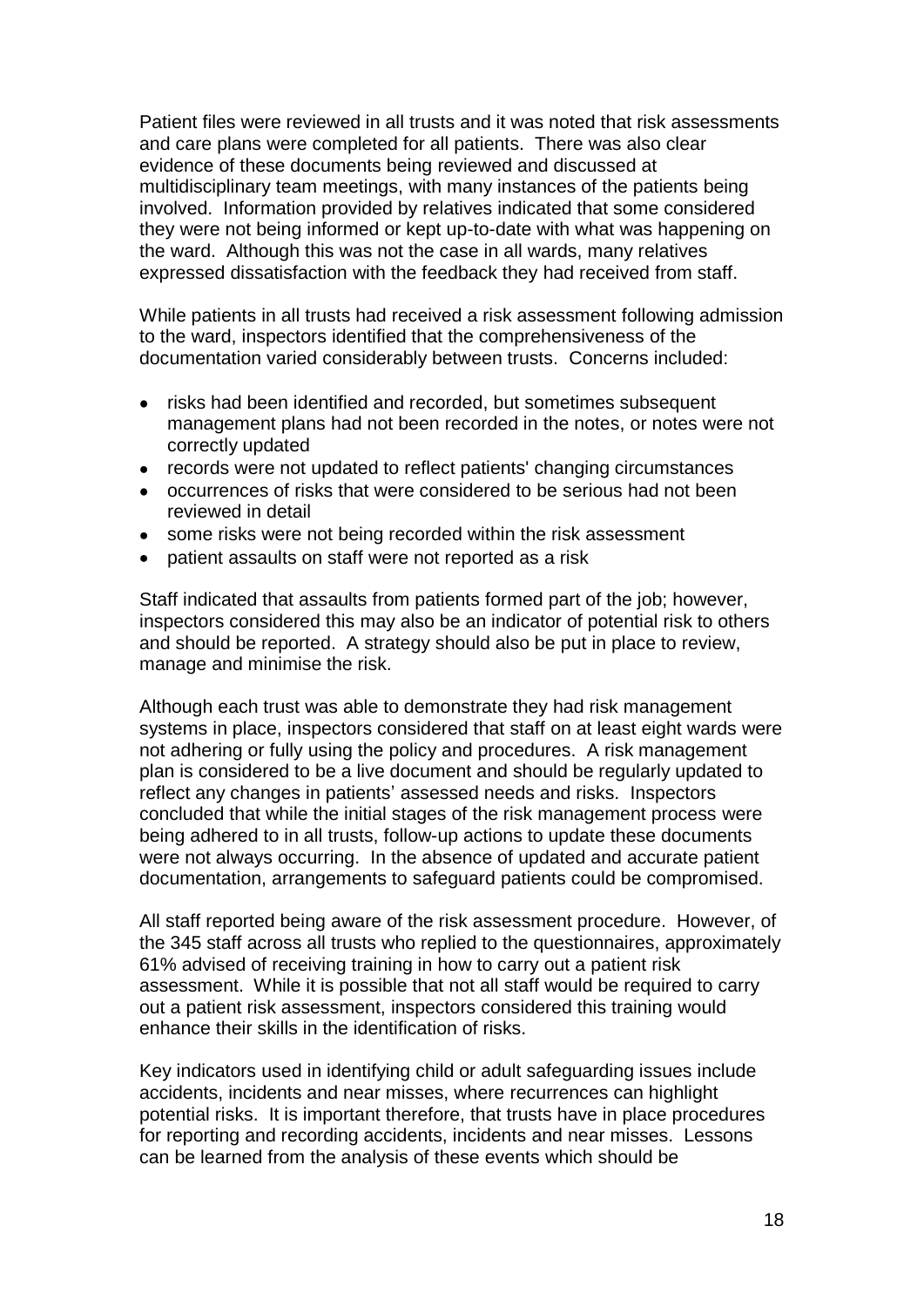disseminated to staff and used to inform changes in practice, policy and procedures.

## **Serious Adverse Incidents and Complaints**

All trusts had policies and procedures in place for recording and reporting accidents and incidents, supported by accident and incident log books on the wards. Staff demonstrated high levels of awareness of the accident and incident reporting process.

Each trust had its own individual reporting process and demonstrated how accidents and incidents were regularly reported and discussed at respective governance meetings. Mechanisms to bring risks and concerns to the attention of the trust board/ senior management were also in place. Evidence of the analysis and learning being fed back to the wards was presented, and staff also confirmed that learning was discussed at staff meetings.

Inspectors identified effective accident and incident reporting processes in place across all trusts to complement their safeguarding arrangements. However, the effectiveness of these processes was, on occasions, comprised by the lack of application of the procedures by some staff on at least seven wards. In particular, the previously identified problem associated with the threshold level for reporting an incident of abuse resulted in cases not being entered into the safeguarding process. These cases were not being investigated and learning from them could not be identified and shared appropriately with staff.

Other indicators applied to the identification of safeguarding issues include the concerns and complaints received from patients, relatives and staff. Information of this nature can highlight issues or cases of abuse never previously identified or reported. When patients, relatives or staff have a concern or complaint they should have access to the organisation's complaints procedure.

The arrangements for complaints were well established in all trusts, with policy and procedures in place in all wards, supported by robust recording and reporting mechanisms. All staff demonstrated a high awareness of the complaints procedures. However, just under 50% of staff who responded to the questionnaire indicated that they had received complaints training. The high levels of awareness in this area were attributed to staff experience of managing complaints over the years.

Inspectors considered that effective arrangements were in place for the handling of complaints in order to provide patients, relatives or staff the opportunity to have their issues addressed. However, awareness and access to the process needs to be addressed. It was identified on the majority of wards visited, that information regarding the complaints policy was displayed and was available either on a poster, in leaflets or both. Information regarding complaints was also included in the information packs provided for patients and relatives on admission. Even though this information was readily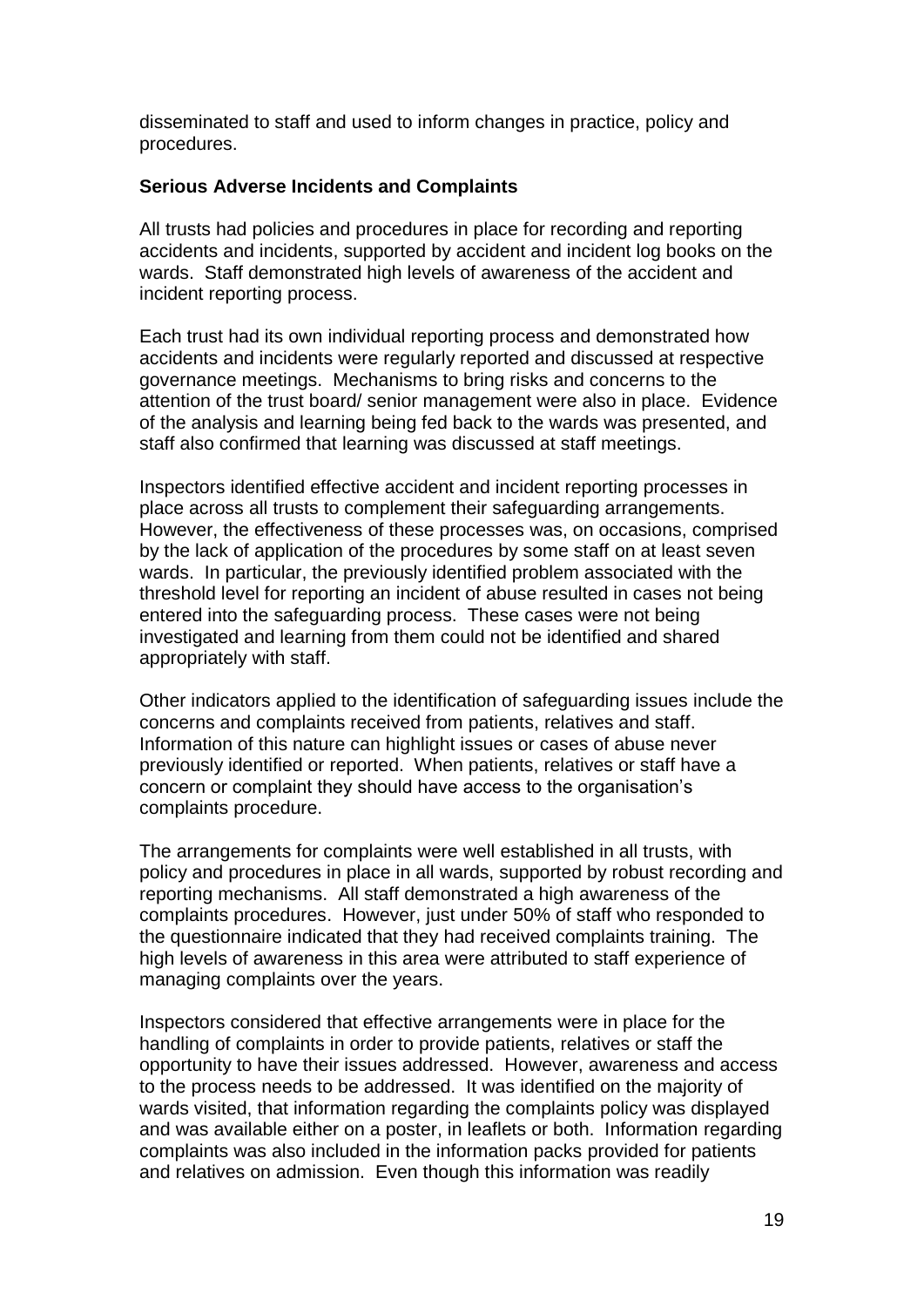available, patients and relatives still reported having low awareness. Of the wards inspected, 17 received a recommendation in relation to promoting the complaints procedure with patients and relatives. Of the remaining 16 wards, only a small number demonstrated evidence of being proactive in the promotion of the complaints procedure. Inspectors were unable to determine a reason for low levels of awareness of the complaints procedure among patients and relatives and considered this as an area the trusts should investigate further.

The awareness of whistleblowing and cases arising from it are becoming more prevalent and offers a further opportunity for the identification of safeguarding issues. All trusts have a whistleblowing policy which was observed on all wards visited and all staff indicated a high awareness of the policy. While inspectors considered that effective arrangements are in place in relation to whistleblowing, they considered that trusts needed to update their whistleblowing policies to indicate that RQIA is a designated body under the provision of the Public Disclosure (Northern Ireland) Order<sup>11</sup> which staff can contact if they are concerned about abuse.

#### **Recommendations**

- 6. Trusts should develop in consultation with ward managers a mechanism to review the effectiveness of safeguarding vulnerable adults training.
- 7. Trusts should undertake an audit of practice to determine if all staff are robustly adhering to safeguarding policies and procedures.
- 8. Trusts should ensure that comprehensive investigations and risk assessments are carried out as required by relevant staff.
- 9. Trusts should ensure that risk assessment training is provided for all staff.
- 10.Trusts should ensure that all staff receive training in relation to the complaints policy and procedure.
- 11.Trusts should ensure that the complaints policy and procedures are clearly communicated and promoted to patients and relatives in a user-friendly format.

 <sup>11</sup> The Public Interest Disclosure (Northern Ireland) Order 1998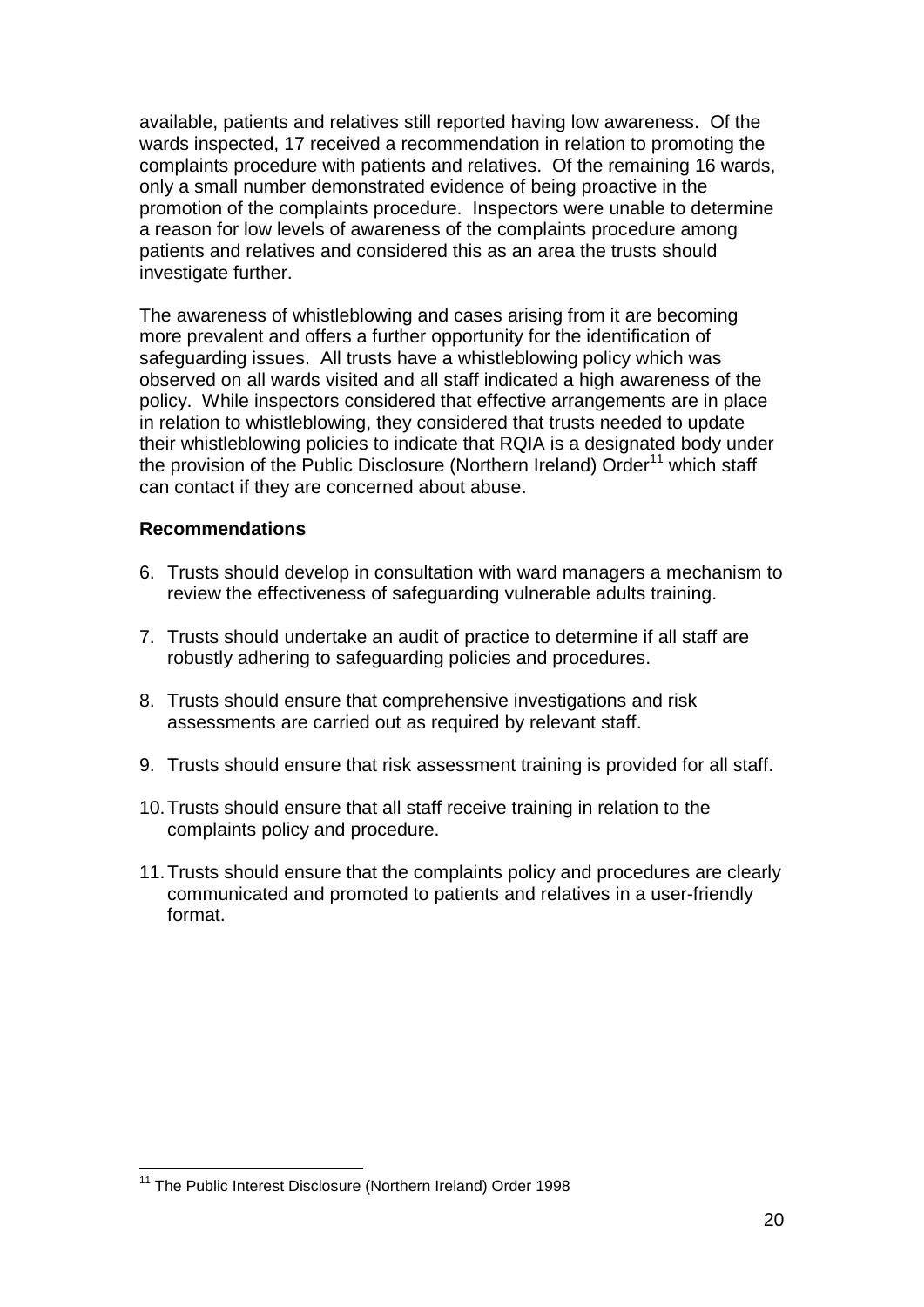## <span id="page-23-0"></span>**2.5 Safeguarding Practice in Preventing Abuse**

It is often difficult to prove that an abusive event has occurred and equally difficult to demonstrate that an abusive event has been prevented. Identifying what constitutes a successful preventative intervention is difficult to determine. It is for this reason that appropriate safeguarding prevention arrangements need to be in place. The prevention of abuse is preferable to supporting children or vulnerable adults after an abusive event has taken place.

Prevention is most likely to be effective where proper arrangements are in place such as: legislation and regulation; policies and procedures; training; awareness raising; information, advice and advocacy; interagency collaboration; and promoting the involvement of patients and relatives. However, the success of these arrangements will be determined by how well staff operate and adhere to them.

Appropriate recruitment and selection procedures are required to minimise the opportunity for unsuitable people to work with children or vulnerable adults. All trusts confirmed they had arrangements in place for vetting applicants, including carrying out pre-employment checks, requesting evidence of qualifications and registration with professional bodies, the provision of written references, and Access NI checks. Inspectors found these arrangements to be evident as protective measures in preventing unsuitable applicants from being employed by the trusts.

Good organisational practice requires a thorough induction process. In all trusts, new staff were required to undertake both a corporate induction and a local ward induction. Three trusts advised that the induction process included information on the trust's safeguarding arrangements. However, in the South Eastern and the Northern Trusts inspectors noted that safeguarding was not included in the corporate induction process. Inspectors considered this should be addressed, and safeguarding included as an integral part of all trusts' induction programmes.

Ward inductions tended to include reference to safeguarding arrangements. Evidence of the use of an induction checklist was observed on the wards. The only notable exception was in one ward in each of the Belfast and Western Trusts, where adult safeguarding was not observed to be part of the induction process. From observation of induction processes on other wards, inspectors considered the arrangements to be effective, as they provided an appropriate introduction to safeguarding for all new staff.

Good management of staff will ensure that everyone on the wards is clear about their roles and responsibilities in relation to safeguarding. Alongside the daily management responsibilities, supervision and appraisal should be available to assure the trusts that staff are carrying out their work to the required standard. Supervision is also essential to ensure that staff feel supported.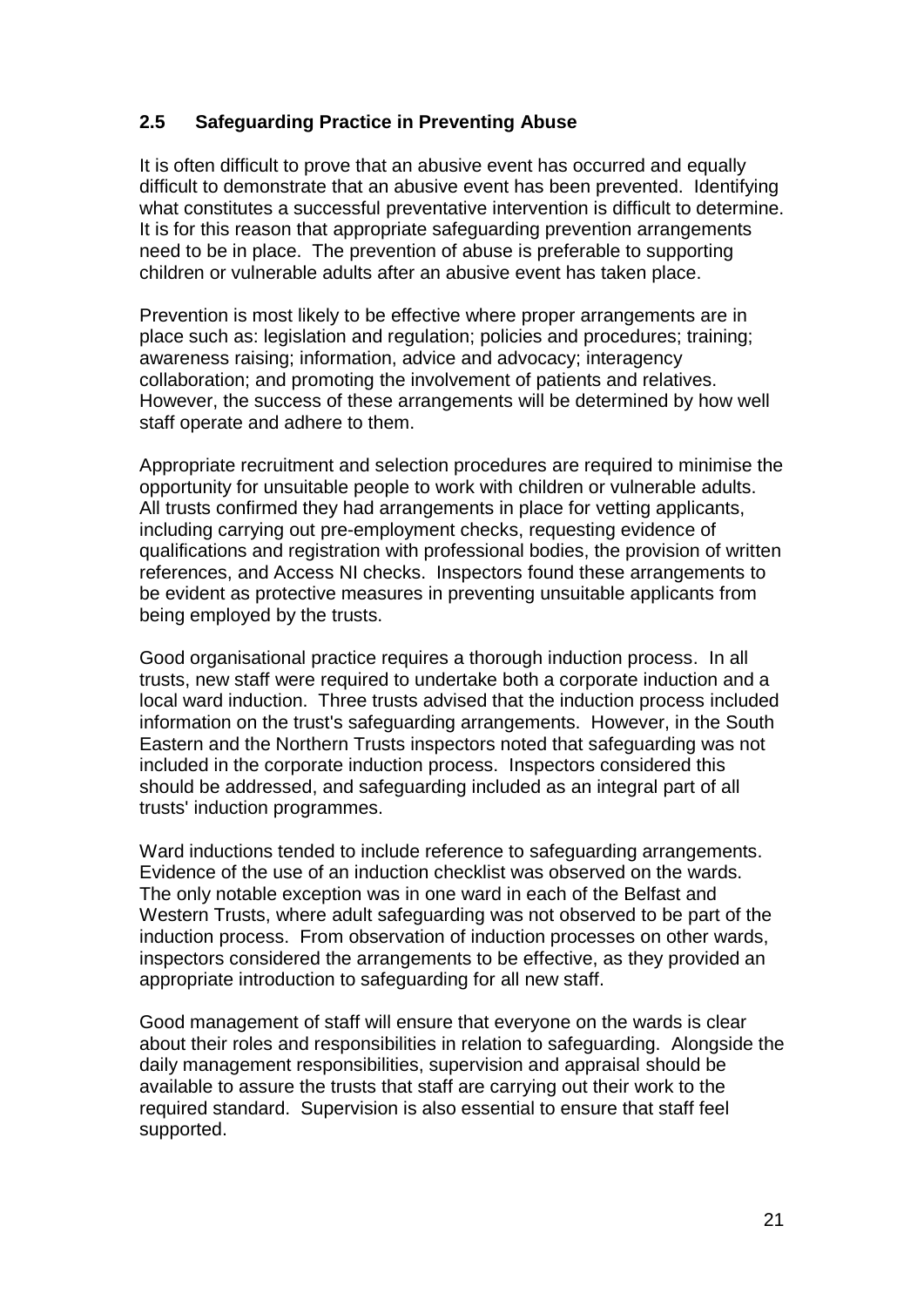All trusts were noted to have policies and procedures in place for supervision and appraisal, although it was only in approximately half of wards visited that both processes occurred on a regular basis in line with the trusts' policies and procedures. Feedback from staff in these wards confirmed that regular supervision is offered and staff stated they felt supported by the ward manager. However, in 17 wards it was observed that no regular supervision was offered, or no supervision was taking place.

Appraisals had taken place in the majority of wards, with the exception of five wards in the Western Trust, where the absence of appraisals had been confirmed by staff. The Western Trust advised that in one instance this was due to no permanent ward manager being in place.

Inspectors considered there were effective arrangements in place to facilitate appropriate supervision and appraisal; however, these were not being applied consistently in 17 of the wards inspected. Inspectors also considered that by not adhering to supervision and appraisal procedures there is a risk that safeguarding arrangements may be compromised by the failure to identify potential safeguarding issues and staff training needs.

For those staff receiving supervision and appraisal, the tools used to identify training needs included personal development plans and the Knowledge and Skills Framework. While most staff members were satisfied that their training needs were being met, there were a couple of instances where staff indicated this was not the case, with a few staff stating they had found it difficult to access appropriate training or be released to attend training.

Safeguarding practices were assessed in several areas on the wards to determine what arrangements were in place and whether staff were adhering to best practice guidance, policies and procedures. The areas covered included aspects of care considered under the following headings:

- the practice of seclusion and restraint
- protecting patients' money and possessions
- visitation of children to the wards
- admission of young people under 18 years of age to adult wards
- management of records and record keeping

These areas must be properly managed and controlled to prevent potential abuse occurring.

#### **The Practice of Seclusion and Restraint**

Inspectors examined the circumstances in which patients may be subject of seclusion and/or restraint, and the practice of close observation of both adult and children on wards. All trusts had policies and procedures for the management of interventions. Nine wards received a recommendation in relation to updating their policy on restraint, while on one ward within the South Eastern Trust, no policy on restraint was available.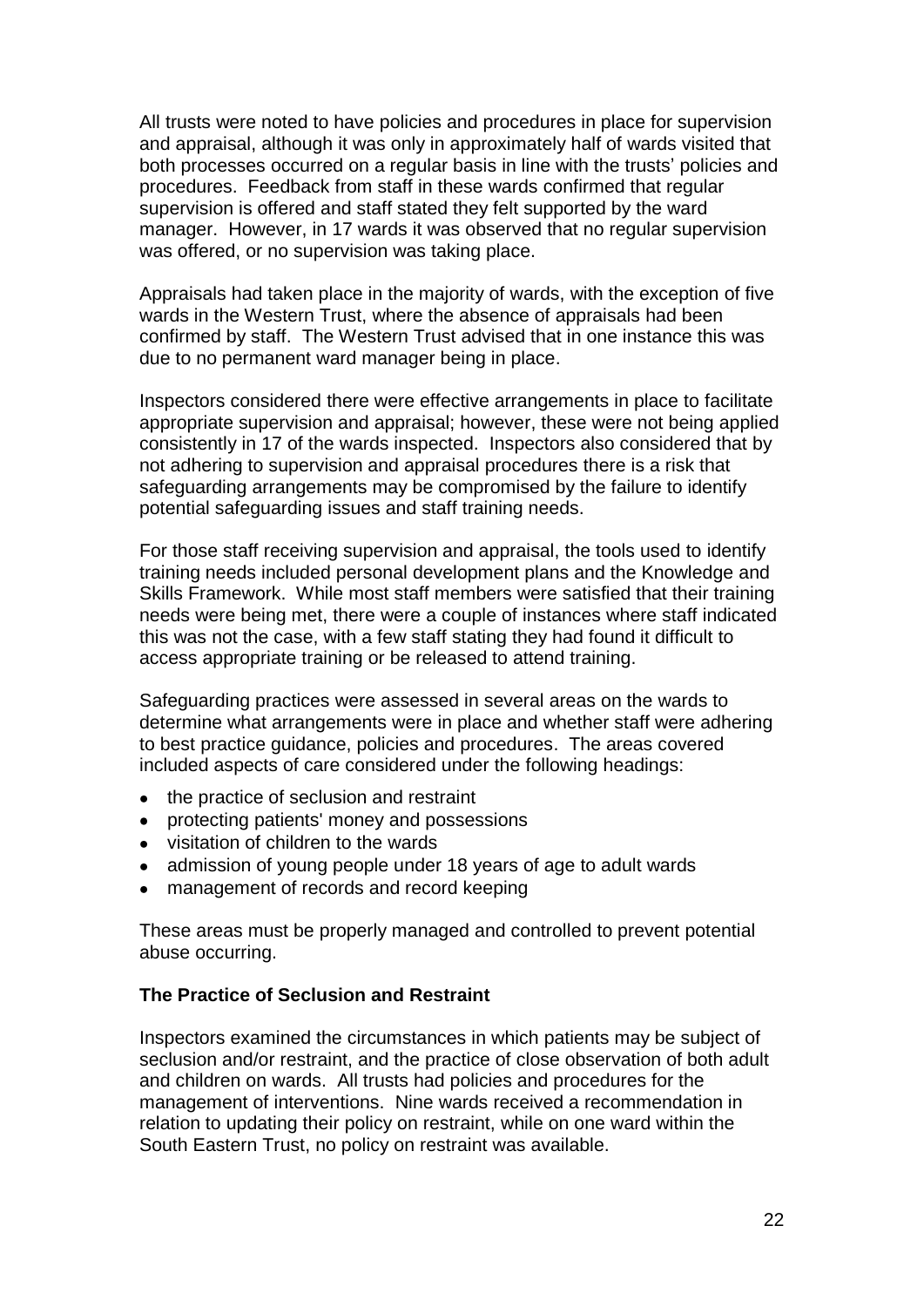Staff demonstrated good awareness of the need for documentation associated with close observation and restraint. Staff on two wards seemed less aware of the need to monitor seclusion and a recommendation was stated. The Southern and Northern Trusts advised of using seclusion as an intervention on a limited number of wards. Of the staff who responded in the questionnaire, approximately 49% advised of being trained in seclusion; however, this may be a consequence of seclusion no longer being practiced within three of the five trusts.

The numbers of staff trained in close observation and restraint was high, but not all staff had completed this training. Of the staff who responded, approximately 67% advised of being trained in close observation and 85% advised of being trained in restraint. To prevent unintentional abuse to patients, and to ensure staff are protected from inadvertently causing harm to a patient, inspectors considered that further training in this area is required.

The appropriate management of challenging behaviour could reduce the need for further interventions and limit the number of potential safeguarding cases. In the Western Trust it was noted that the use of de-escalation techniques had resulted in a reduction in the number of incidents of physical aggression. From the information provided by the five trusts, not all staff were trained in this area. The majority of staff were trained in de-escalation techniques and the management of challenging behaviour, the exception being the South Eastern Trust which reported having less than 50% of staff trained.

Throughout the trusts, it was observed that the application of policies and procedures for seclusion, restraint and close observation varied between wards. It was noted that the use of such interventions was only employed after discussion and agreement during multidisciplinary team meetings or after a risk assessment had been completed. A review of a number of patient records confirmed this to be the case and inspectors noted that staff were following the recommendations contained within patients' care plans. While there were areas of good practice, there were cases where the interventions had not been recorded or updated in patients' notes in eight wards and recommendations was stated. A concern was raised on five wards in relation to a small number of staff who were not adequately trained in applying behaviour intervention techniques on patients and a recommendation was stated. Since not all staff were fully adhering to the procedures and others were not fully trained, inspectors considered the arrangements for managing interventions could not be deemed to be fully effective.

#### **Protection of Patients' Money and Property**

While children and vulnerable adults are in hospital, protection arrangements should be in place to safeguard their property and possessions. It was recognised that this was a difficult area to administer and manage, a view reiterated by staff across all trusts.

Where children and vulnerable adults are incapable of managing their affairs, suitable arrangements must be in place to protect them from financial abuse.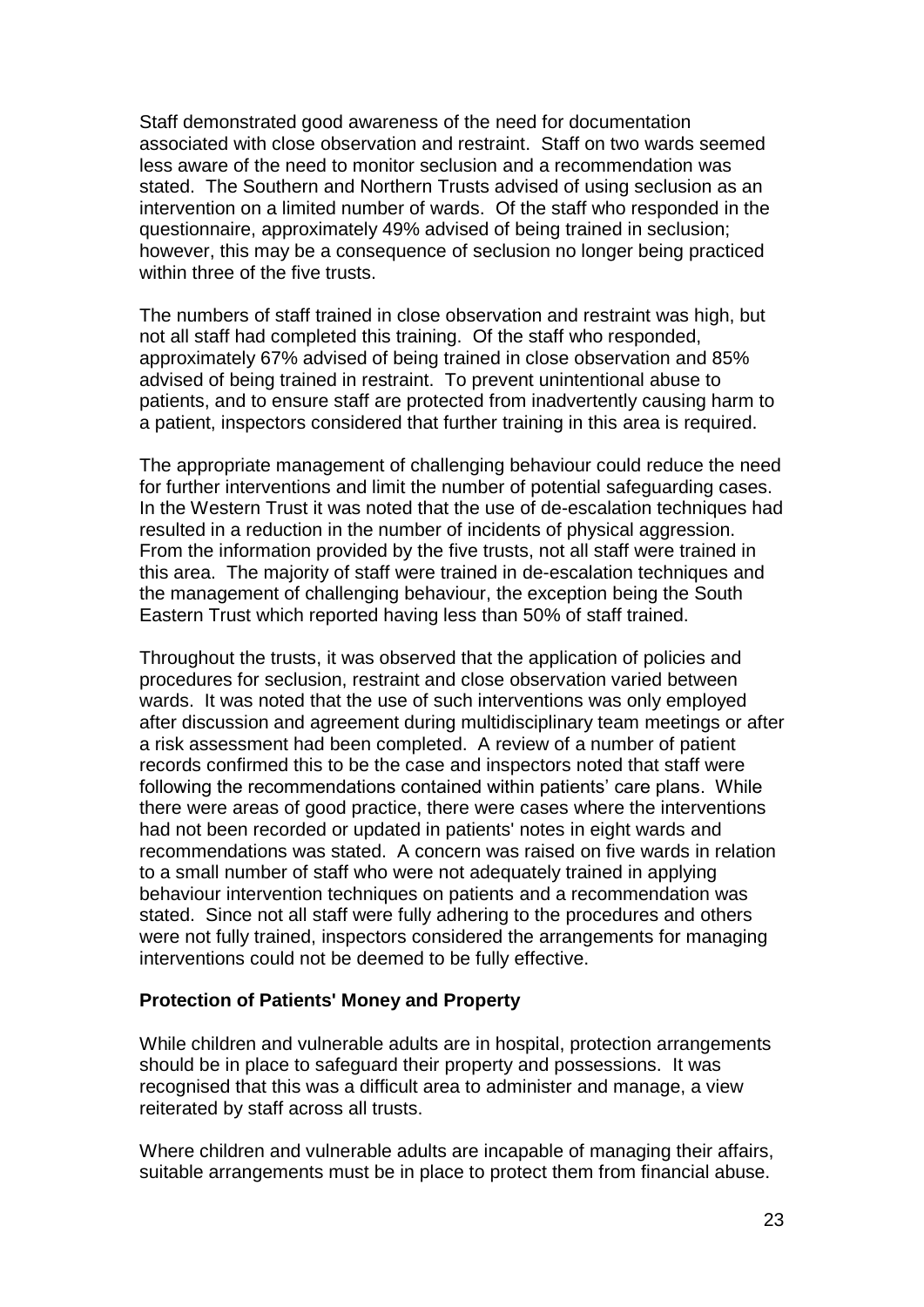Each trust has arrangements in place which govern the management of patients' money, which include policies and procedures and mechanisms for receipt and storage of patients' property, including personal finance. The majority of staff in all trusts were familiar with the arrangements for handling patients' money. Staff expressed concern that the processes were applied on a trust wide basis and were not specific to MHLD wards, and suggested that further clarification was necessary.

Each trust had its own policy and procedure to govern patients' property. Patients were actively discouraged from bringing valuable items onto the wards. This was considered a sensible approach; safeguarding patients' property effectively requires trusts to redirect staff resources away from patient care.

When patients deposit money, it is recorded in an inventory book and deposited in the ward safe, a locked cabinet or lodged in the trust's cash office. Each ward had arrangements to allow patients access to their money. Even though patients and relatives did not raise concerns about the arrangements in relation to patients' money, inspectors identified issues in relation to how patients' money was managed. Records of expenditure were not always maintained. In particular, inspectors identified that on some wards, patient finances were used to purchase furnishings for the ward, such as curtains and bed linen. Trusts advised that such items could not be given to the patients upon discharge. This matter was raised with the trusts following the inspections.

In the management of patients' property, wards provided guidance and information to patients and relatives upon admission, used an inventory book to record patients' property brought onto the ward and provided patients with locked storage facilities. Relatives were also requested to label patient's property and clothing. Even with these arrangements in place, staff found this a difficult area to manage and patients regularly advised of items going missing. A contributing factor to this issue was that clothing and personal possessions were brought to and from the wards by relatives, which were not recorded in the inventory books. In these circumstances, staff had no way of maintaining an accurate inventory of patients' possessions. Inspectors considered that trusts had put basic arrangements in place to safeguard patients' property but considered that unless patients and relatives fully adhered to the arrangements, it was difficult to see how the wards could be expected to achieve effective oversight of this area.

Although there were policies and procedures in place, as well as mechanisms to record the receipt of patients' money, inspectors considered the current arrangements were not sufficiently robust to provide effective safeguarding of patients finances. This matter is being closely monitored by RQIA. Inspectors also considered that guidelines on the use of patients' money needs to be further developed and communicated to all relevant staff.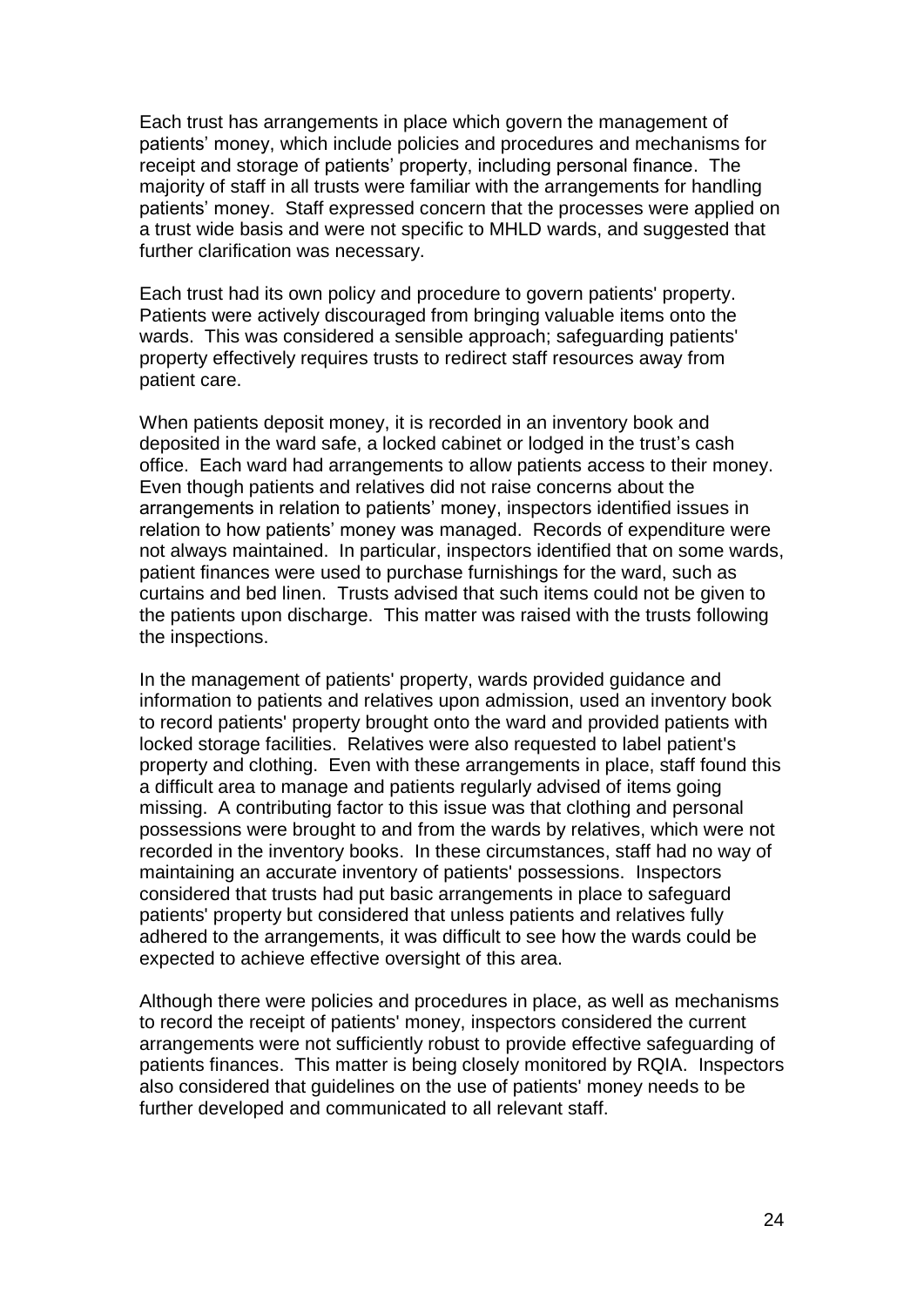#### **Visits of Children to the Wards**

Children visiting parents and relatives is central to maintaining normal family relationships. However, the best interests of the child must be paramount and taken into account when considering a visit. All trusts have incorporated this into their safeguarding prevention arrangements and it has been outlined in policies and procedures for children visiting MHLD wards. This was not fully reflected in the practice observed on some wards.

While many staff on adult wards demonstrated awareness of the procedures associated with child protection, there were instances where the procedures were not available on the ward and staff did not know what the arrangements were. There was a perception from some staff that they did not require extensive knowledge of child protection, as they worked in predominantly adult services. Inspectors considered that these staff had failed to understand the importance of child protection issues of children visiting adult wards.

The number of staff on adult wards trained in child protection varied considerably across trusts, with an overall average of only 50% recorded as having received child protection training.

Information provided in relation to children visiting adult wards included posters, leaflets and a patient information booklet. This information was only observed on some wards throughout the trusts. In the Southern Trust it was observed that risk assessments were carried out prior to the child visiting, to allow for suitable monitoring arrangements to be put in place. In the Northern Trust, there was a protocol that stipulated that all child visits were to be prearranged with the ward manager. However, staff advised that this was difficult to manage as relatives did not adhere to this protocol and often arrived at the ward unannounced.

The physical arrangements in place on the wards to facilitate a child visiting varied considerably. While many wards had separate rooms to accommodate such a visit, many had no visiting area and some visits took place in the manager's office or the patient's bedroom.

Inspectors considered that the arrangements for children visiting adult wards are only partially effective, due to the lack child protection training, staff understanding of the procedures and the lack of suitable visiting arrangements on the wards.

#### **Admission of Young People Under 18 to Adult Wards**

In accordance with best practice, all children and adolescents should be accommodated within age appropriate services, rather than admitted onto adult wards. During the period from November 2010 to November 2011, a total of 71 admissions of young people under 18 to adult wards were reported by the five trusts.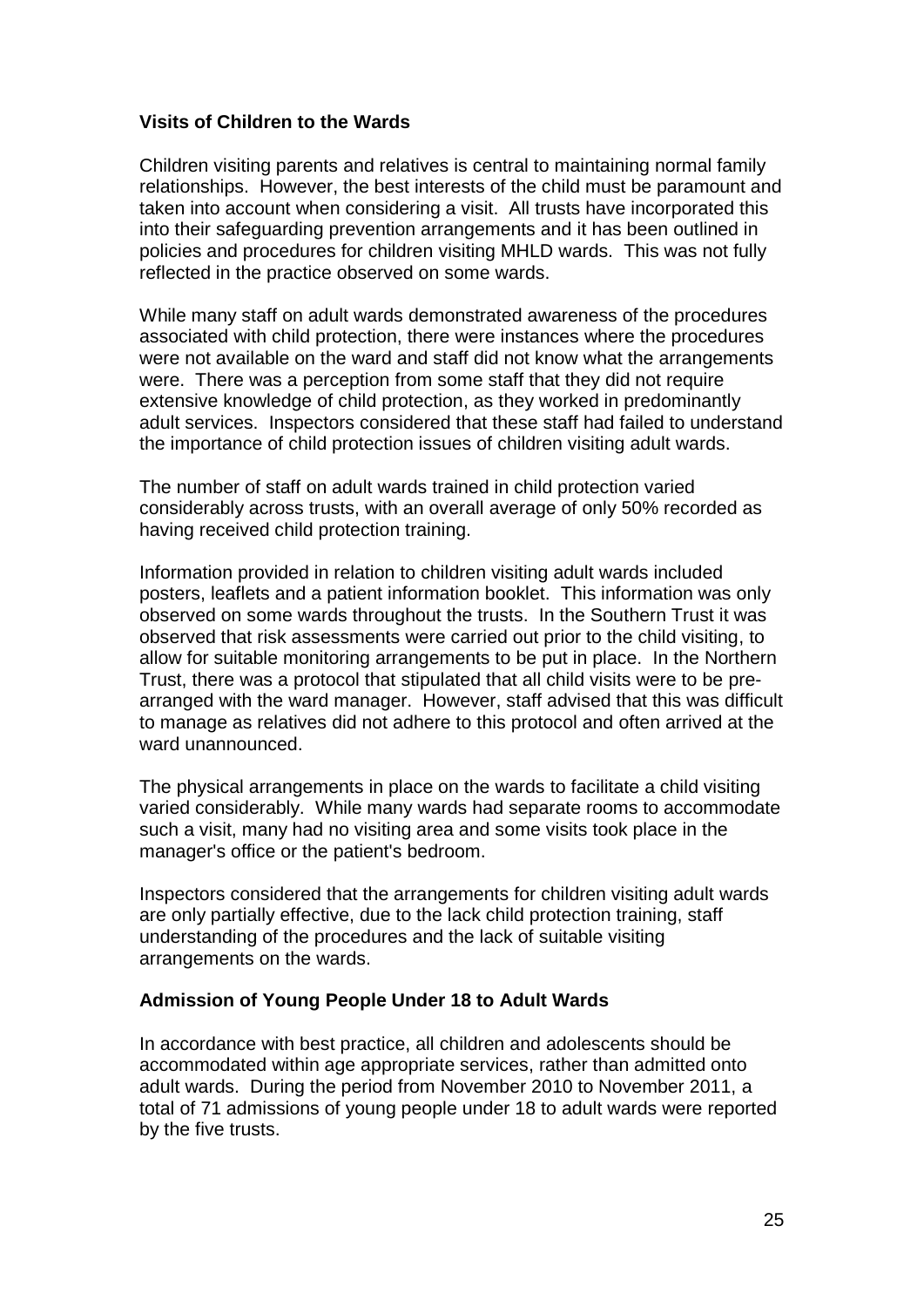All trusts had policies and procedures in place for the admission of young people under 18 to adult wards and staff demonstrated high levels of awareness in relation to this. Evidence was observed of wards adhering to the relevant guidance from DHSSPS and of the arrangements put in place by the trusts for such occurrences. These included: one-to-one nursing care; admission to single bedded rooms; and close observation. Admission of young people under 18 to adult wards is categorised as a serious adverse incident and requires notification to external organisations. Evidence of notification of these incidents to RQIA was presented to inspectors.

Inspectors were concerned about the level of adequate child protection training in respect of arrangements for the admission of young people under 18 to adult wards. Of the wards which admitted young people under 18, only one ward in the Western Trust was recorded as having all staff trained in child protection. The lack of staff with appropriate child protection training in the other wards was considered a potential risk to the safeguarding of children admitted to these wards. Inspectors recommended that immediate action is required in relation to child protection training.

#### **Management of Records and Record Keeping**

As well as a requirement to implement best practice, the mechanisms that support robust safeguarding prevention arrangements, such as good records management, contribute in their own right to better safeguarding arrangements. Accurate recording of clinical outcomes, interventions, training and supervision help to ensure appropriate information is available for the purposes of patient care and also assists managers to identify gaps in staff capability that might impact on patient care.

Records management policies and procedures have been established in all trusts and schedules for auditing of records were identified by each trust. Staff demonstrated a high awareness of the procedures. However, information provided by staff indicated that on average, only 41% of staff had received records management training. In the majority of patient records reviewed, the notes reflected good record keeping, but there were some instances where information had not been recorded in line with trust procedures or best practice. In particular, discrepancies included: notes that had not been signed; risk assessments not being updated or completed; and interventions not having been recorded.

Records management procedures were also applicable to recording information about training, supervision and appraisal. Recording in this area was generally acceptable, with up-to-date information being maintained about staff training and the dates for supervision and appraisal. However, the review of records highlighted some gaps in mandatory training, out-of-date training and also that supervision and appraisal were not taking place. With such information readily available, the inspectors raised concerns in respect of the lack of application of training, supervision and appraisal.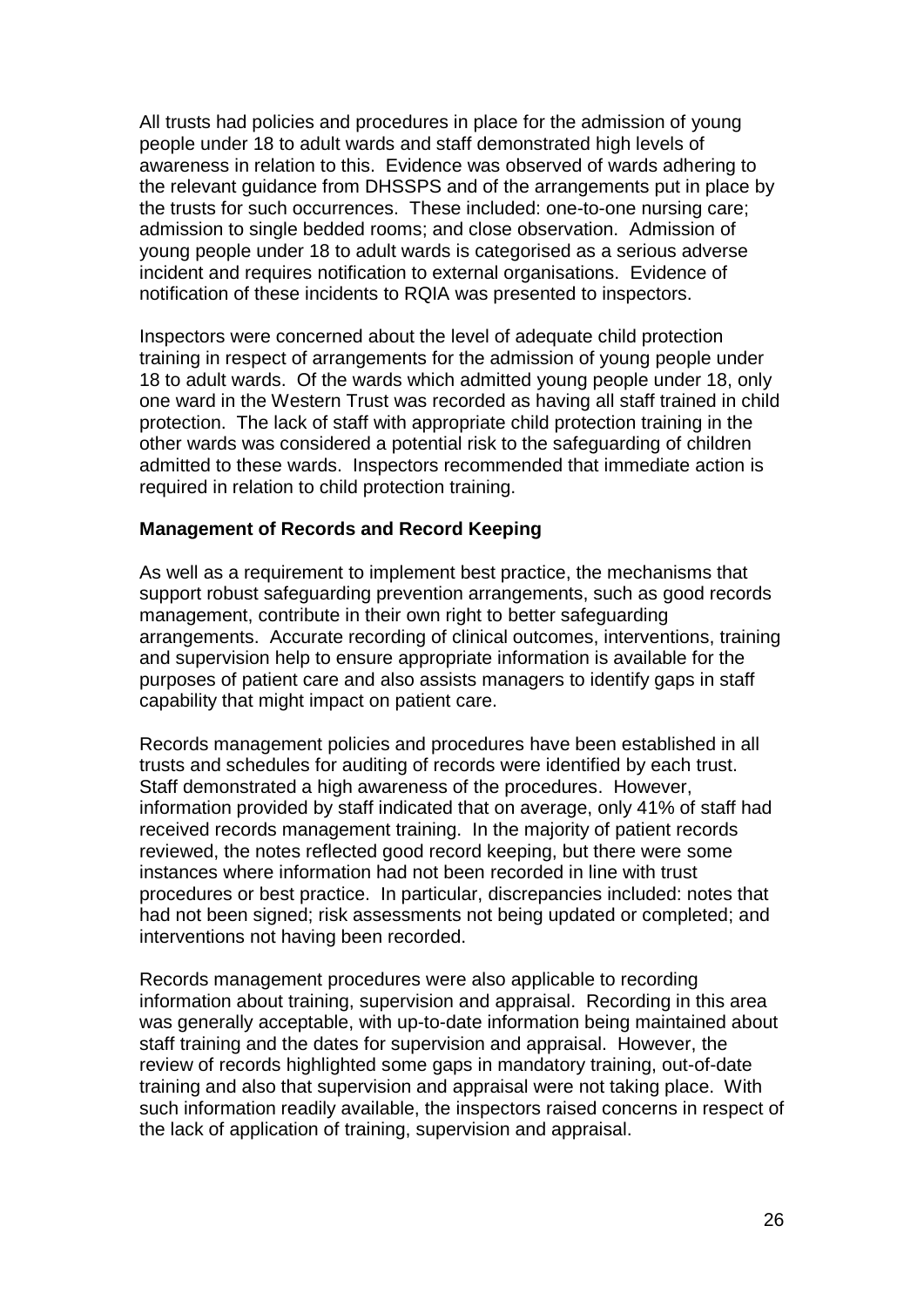While inspectors determined there were effective arrangements in place to facilitate best practice in records management, this area was only considered to be partially effective as there were too many instances where the procedures were not being followed.

#### **Recommendations**

- 12.Trusts should ensure that appropriate safeguarding awareness should be included in staff induction training.
- 13.Trusts should ensure that all staff receive regular supervision and appraisal.
- 14.Trusts should ensure that all policies and procedures associated with safeguarding are kept up-to-date and made available to all staff on the wards.
- 15.Trusts should ensure that staff are appropriately trained in the area of management of challenging behaviour.
- 16.Trusts should ensure that staff are appropriately trained in the areas of seclusion, restraint and close observation.
- 17.Trusts should ensure that only staff who are appropriately trained should employ restrictive intervention techniques.
- 18.Trusts should ensure that policies and procedures that govern patients' money and property should be reviewed and updated.
- 19.Trusts should ensure that all staff have received the appropriate level of training in child protection.
- 20.Trusts should ensure that all arrangements in place for children visiting or those admitted to adult wards should comply with child protection requirements.
- 21.Trusts should ensure that all staff receive training in records management.
- 22.Trusts should ensure that all staff adhere to the records management policy and procedures.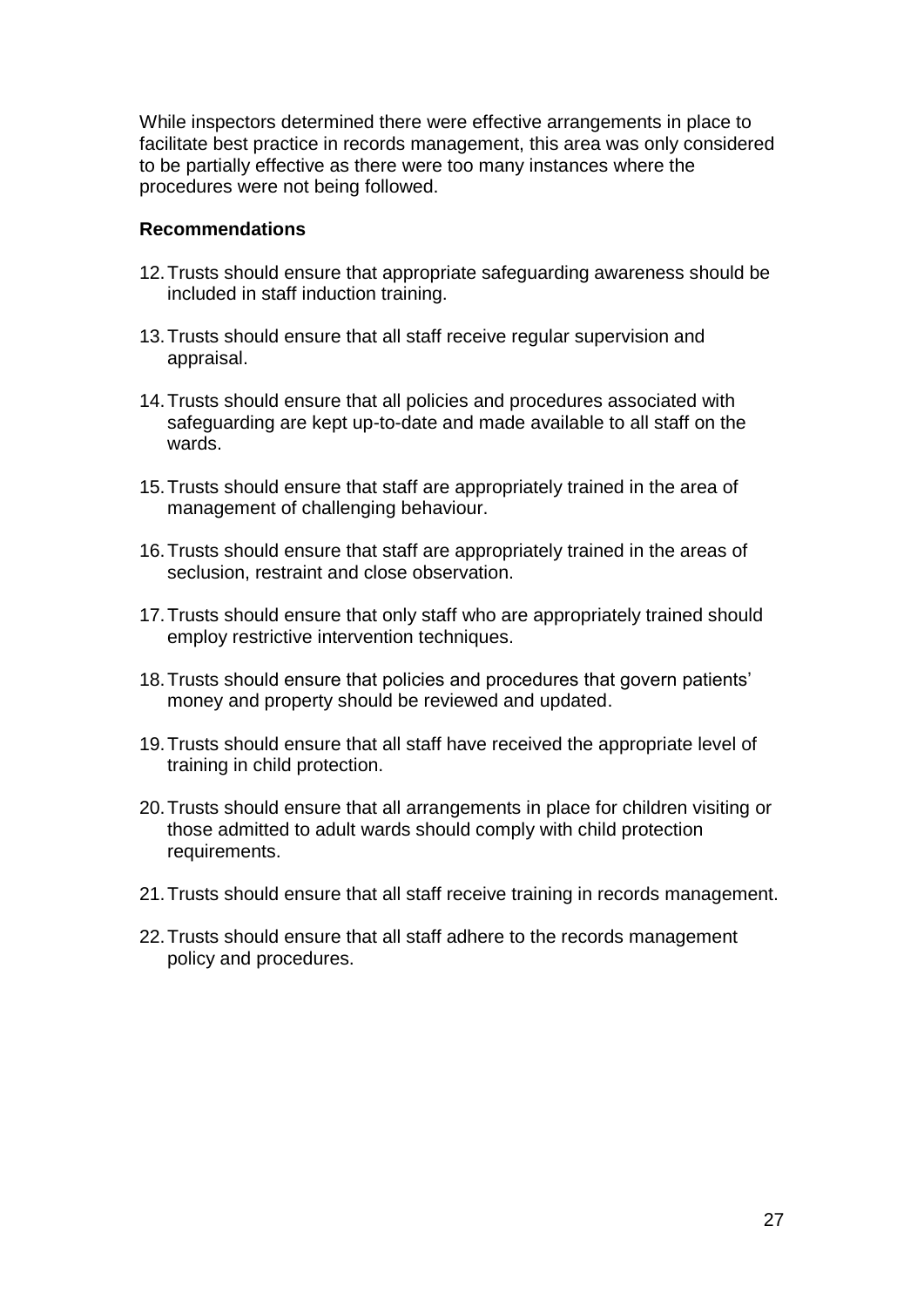## <span id="page-30-0"></span>**2.6 Response to Safeguarding Concerns**

Even when organisations have arrangements in place to safeguard people from abuse, there can still be instances where abuse occurs. In such cases, it is the safeguarding response employed by the organisation that will determine whether appropriate action and support has been provided to individuals who may have been abused.

The response arrangements do not operate in isolation, or only when abuse occurs. These are intertwined throughout the policies, procedures and training, which are the mechanisms that enable staff to know how to respond following an incident of alleged abuse. The effectiveness of many aspects in these areas have been discussed throughout the report.

This section focuses on the arrangements for communication and the involvement of and support available for patients.

For people who experience abuse, the need to involve and work with other organisations is key in protecting them from further abuse. Promoting the welfare of patients is a joint responsibility that should be shared by a range of organisations. Engagement with other organisations was observed to be working well in all trusts. In particular, representatives from external organisations were represented on the RCPC, CPPs, NIASP and LASPs and were involved in serious case reviews. This was similar to the findings obtained during RQIA's Review of the Protocol for Joint Investigation of Alleged and Suspected Cases of Abuse of Vulnerable Adults (February 2012). Inspectors considered that the arrangements in place for liaison with other organisations were effective due to the multiagency approach, established lines of communication and regular meetings.

Each ward advised of promoting and communicating an ethos of inclusion and transparency to patients and relatives. While the majority of wards displayed a philosophy or mission statement either on the ward or in their information booklets, there were still a small number of wards where such information was not evident. It is therefore important to communicate a commitment to the principles of openness and transparency to patients, relatives, advocates and staff. Of the 33 wards inspected, 26 received a recommendation in relation to information provided to patients and relatives.

Although there was good communication throughout each trust, and externally to other organisations, inspectors identified that communication with patients and relatives was not always of an appropriate standard. Communication and involvement were also areas highlighted by both patients and relatives. While many felt they had received adequate communication, others were concerned about the lack of information regarding their relative's care and about incidents that happened on the ward. Across all trusts, patients' notes identified that many relatives were being informed about incidents, but other patients' notes and reports from relatives identified this practice was not happening routinely on all wards.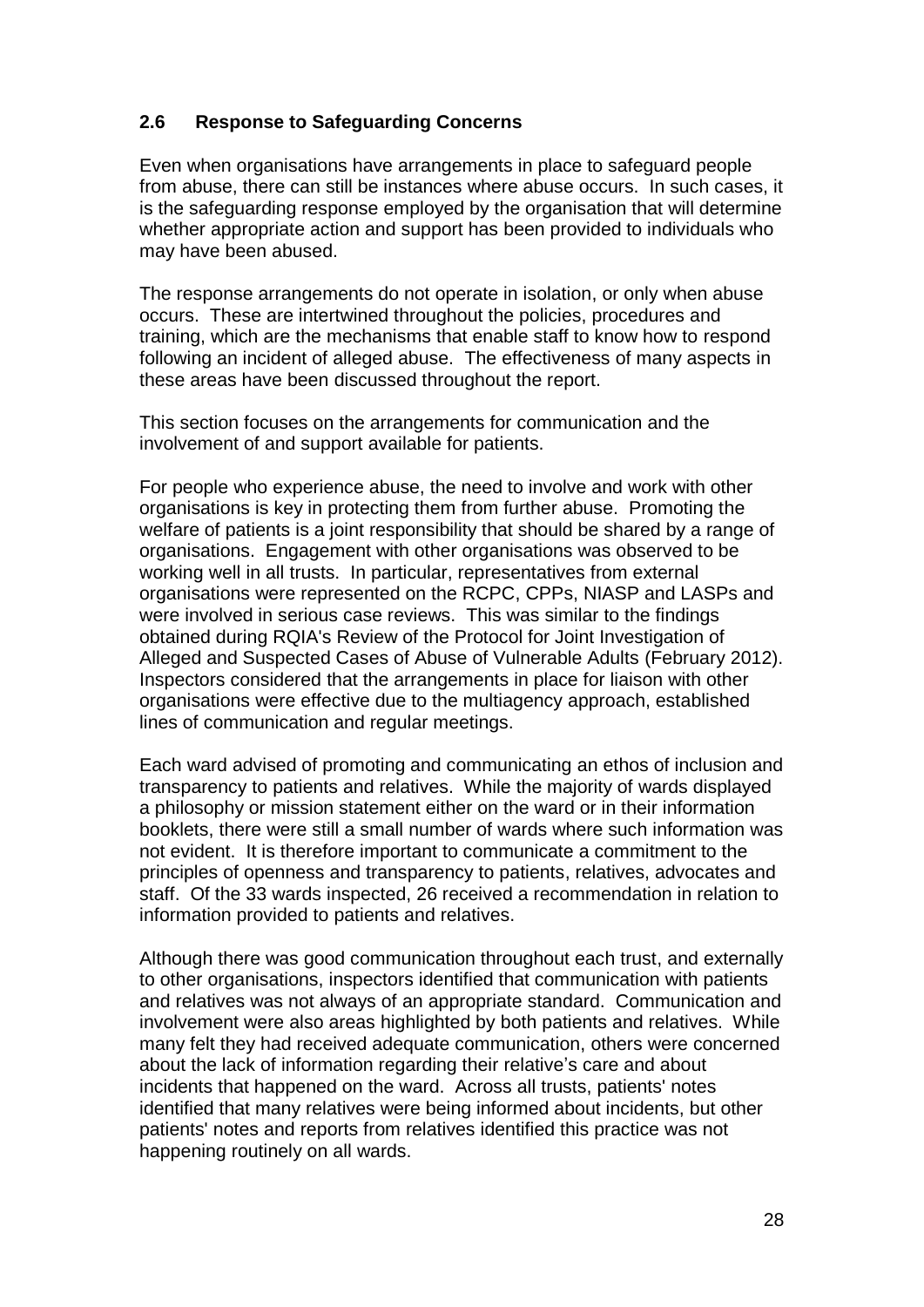The inclusion of patients and relatives was often referenced in patients' notes; however, there were cases in each trust where they were not represented during discussions about care practices. Recommendations for involving patients and relatives were applied to 15 wards. The instances of weekly meetings with patients and relatives were limited to a few wards in each trust.

In terms of openness and transparency, a concern raised by many relatives was their access to the wards to see where their relatives were staying. All visits were facilitated in side rooms or outside the ward, with the exception of only a limited number of wards, where relatives were permitted access to the ward. While this practice was to facilitate ward routine and reduce disruption, relatives viewed it as a lack of transparency. In some cases the ward manager facilitated relatives access to the ward, but this was limited. RQIA believes that an appropriate balance needs to be struck between assuring relatives of the comfort of the ward, including sleeping arrangements, without comprising the privacy and dignity of the patients.

Patients' access to information held about them was considered an area that was not well promoted in most trusts and was further reflected in the comments from patients and relatives. While the trusts advised of having policies and procedures in place, it was determined these were simply freedom of information procedures. The South Eastern Trust had additional information about accessing personal information made available to patients on the wards. Inspectors considered the current arrangements were only fulfilling the minimum requirements in respect of access to information and considered that trusts should be more proactive in informing patients of their rights.

Where patients, relatives or their advocates have concerns or complaints about any aspect of treatment or care, they should have access to the trust's complaints procedure. Although there was evidence of relatives being encouraged to make a complaint in some patients' records, patients and relatives claimed not to be aware of the complaints procedures. From the patients and relatives who replied during the review, approximately 53% advised of being aware of their respective trusts' complaints policy. In 15 wards throughout the trusts, there was no evidence of informing or promoting the procedures to patients or relatives.

While the trusts strived to have a culture of openness and transparency in safeguarding practice, this was not evident on all wards. Inspectors considered the arrangements to promote inclusion were not sufficiently effective, as 15 wards received a recommendation in relation to involving patients and relatives. Although many mechanisms were in place to facilitate best practice, they were not being fully applied.

Advocacy services can make a significant contribution to the prevention of abuse, by enabling patients to become more aware of their rights and facilitating them to express their concerns. The availability of advocacy services varied considerably across trusts and between wards. Most wards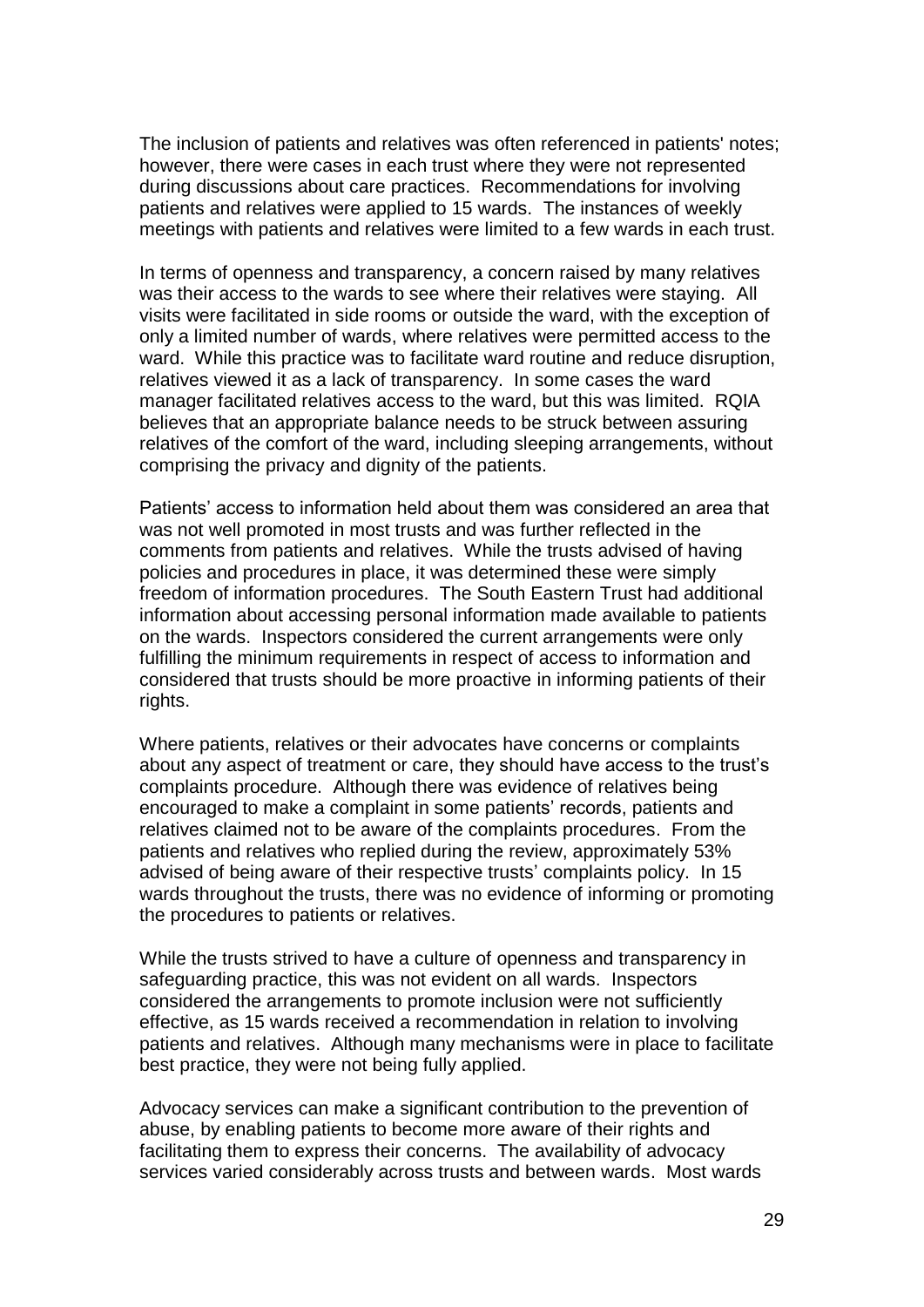were promoting advocacy services to patients and relatives, through leaflets and posters. In a few wards, where advocacy services were available, the ward was not seen to be promoting this service to patients or relatives. To improve the advocacy arrangements for patients, 16 wards received a recommendation in this area.

Advocates spoken to during the review confirmed the benefits of promoting the services and reported an increase in the number of consultations. While many patients had access to advocacy services there were still a number of patients who were unable to avail of this service. The most proactive wards had patient advocates attending on a regular basis.

Inspectors considered the trusts were making good progress in providing advocacy services, but this should be available to patients in all wards.

#### **Recommendations**

- 23.Trusts should ensure that a culture of inclusion of patients and relatives and transparency in communication across all wards.
- 24.Trusts should ensure that patients and relatives are, where possible, fully included in discussions about their care.
- 25.Trusts should ensure that patients and relatives are fully communicated with in relation to their care, and about incidents and accidents on the wards.
- 26.Trusts should ensure that patients and relatives on all wards have access to advocacy services.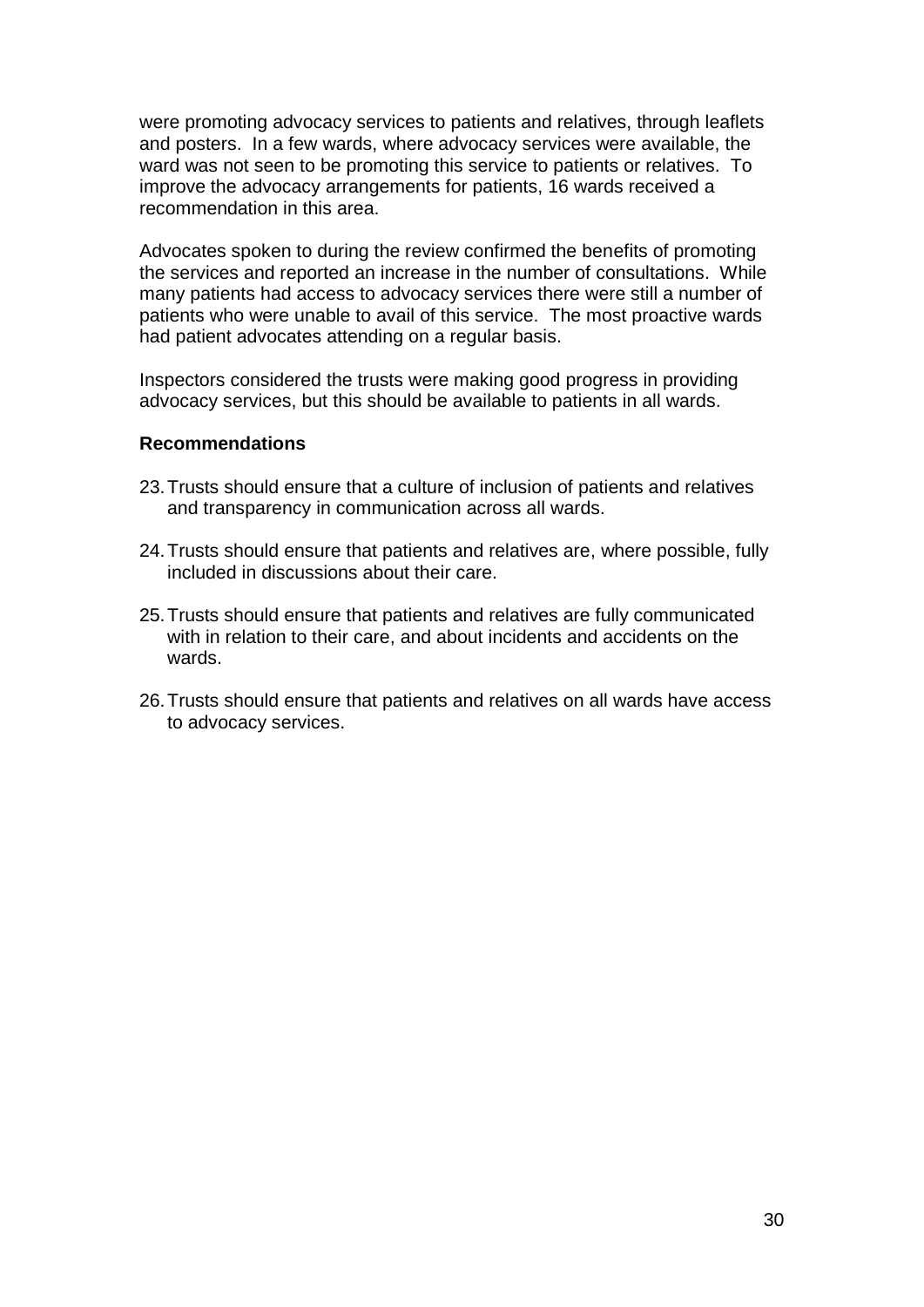## <span id="page-33-0"></span>**Section 3 - Conclusion and Recommendations**

#### <span id="page-33-1"></span>**3.1 Conclusion**

This report presents an overview of the safeguarding arrangements in place to protect children and vulnerable adults in mental health and learning disability hospitals across Northern Ireland. The recommendations apply to all trusts even though some may already be compliant. All five trusts have made good progress in establishing effective safeguarding arrangements for both children and vulnerable adults, although inspectors found that the levels of progress varied both across trusts and between wards.

Wards, where a designated officer or safeguarding lead was based or spent a considerable amount of time, demonstrated higher levels of safeguarding awareness, more up-to-date training, and the application of policies and procedures was more evident. The role of the designated officer is invaluable in establishing and delivering more effective safeguarding arrangements. Local and regional groups were established to facilitate multiagency working and clear communication protocols were in place for staff to report any concerns about the safeguarding of vulnerable people. Through these groups, trusts are able to share information, and to work on regional initiatives to drive further improvements in safeguarding practice.

The overall governance arrangements in place to support effective safeguarding were considered to be robust, with clear management and accountability structures evident in both children and adult wards.

Generally, the trusts have successfully determined the main priorities for safeguarding and maintained a focus on meeting these. However, the areas requiring progression were the development of the new adult safeguarding policy framework and the transfer of responsibilities for children to the new SBNI. Once in place a clearer focus can be brought to further improvements in safeguarding practices.

Most staff were able to demonstrate a basic awareness of safeguarding issues, of policies and procedures and of the required reporting arrangements. Improvement is required to ensure that all staff are trained appropriately in vulnerable adults and child protection procedures; that all relevant policies and procedures are updated and implemented; and that staff are proactive in the promotion of safeguarding processes to patients and relatives.

Inspectors found that different thresholds and mechanisms are being employed by trusts to identify potential safeguarding issues, such as patient risk assessments, reporting accidents and incidents and in the promotion of training in the complaints procedures. Although procedures are in place to support best practice, their effectiveness is being hindered by the lack of implementation by some staff. Although complaints policies and procedures are in place, 53% patients and relatives indicated through the questionnaires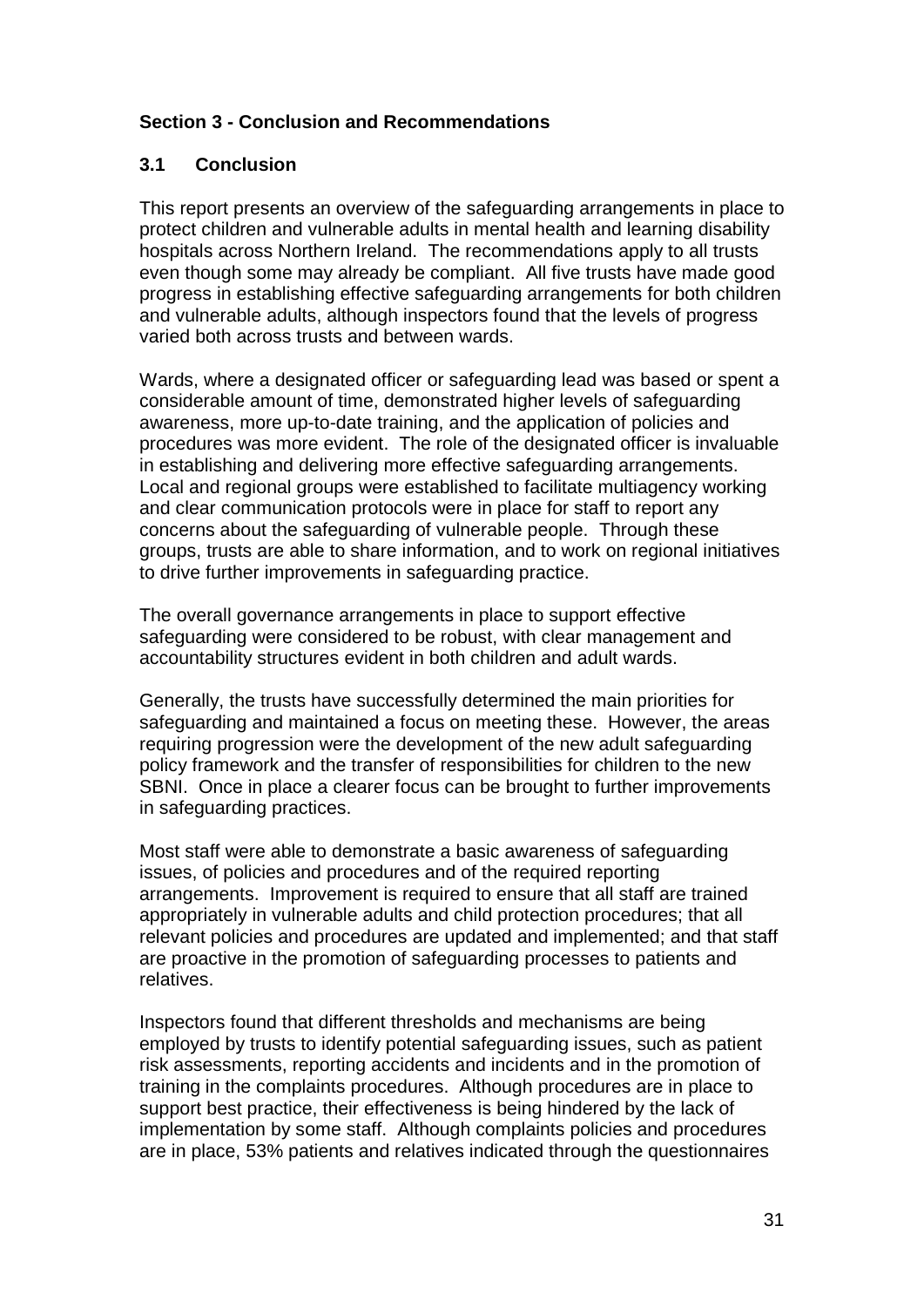that they were not familiar with or aware of them. The complaints process needs to be promoted further with patients and relatives.

The reporting and analysis of accidents and incidents is being carried out, but inspectors noted that many incidents had not been considered as a safeguarding concern and subsequently were not appropriately reported. There was evidence of risk management of patients and of risks being discussed at multidisciplinary meetings; however, there were instances where further follow-up was required. Further training is required to drive improvement in this area.

All trusts had effective arrangements in place to prevent unsuitable people working with children or vulnerable adults. Policies and procedures for supervision and appraisal were noted to be in place in all trusts. Many staff reported they were supported by management, but there were still cases where both regular supervision and appraisal were only being carried out in half of the wards visited.

All trusts had policies and procedures in place to prevent abuse. In some instances trusts' arrangements for managing patients' money and property were not wholly effective in providing adequate protection of patient money and belongings.

Although there was evidence of policy and procedures in relation to deprivation of liberty, a number of concerns were evident. Inspectors found that physical restraint was being applied by a small number of staff who were not appropriately trained. Nine wards received recommendations on updating their policy on the use of restraint.

Procedures were in place for children to visit adult wards. However, inspectors considered that the current arrangements on each ward should be reviewed to ensure that child protection procedures are being consistently followed. Further staff training in child protection in both staff in adult and children's wards is required, and this was recognised by the trusts.

The arrangements for responding to safeguarding issues varied across trusts. While arrangements for working with other organisations were in place, the internal arrangements and communication with relatives requires improvement in relation to the types and levels of information provided to them. Both patients and relatives should be consulted and involved more in decisions about safeguarding and patient care.

Advocacy services were available to most patients and relatives; however, inspectors noted many wards did not actively promote the services to patients or relatives. 16 wards required recommendations in this regard.

<span id="page-34-0"></span>RQIA wishes to thank the management and staff from the Health and Social Care Board, the health and social care trusts, and all the patients and relatives who agreed to be interviewed for their cooperation and contribution to this review.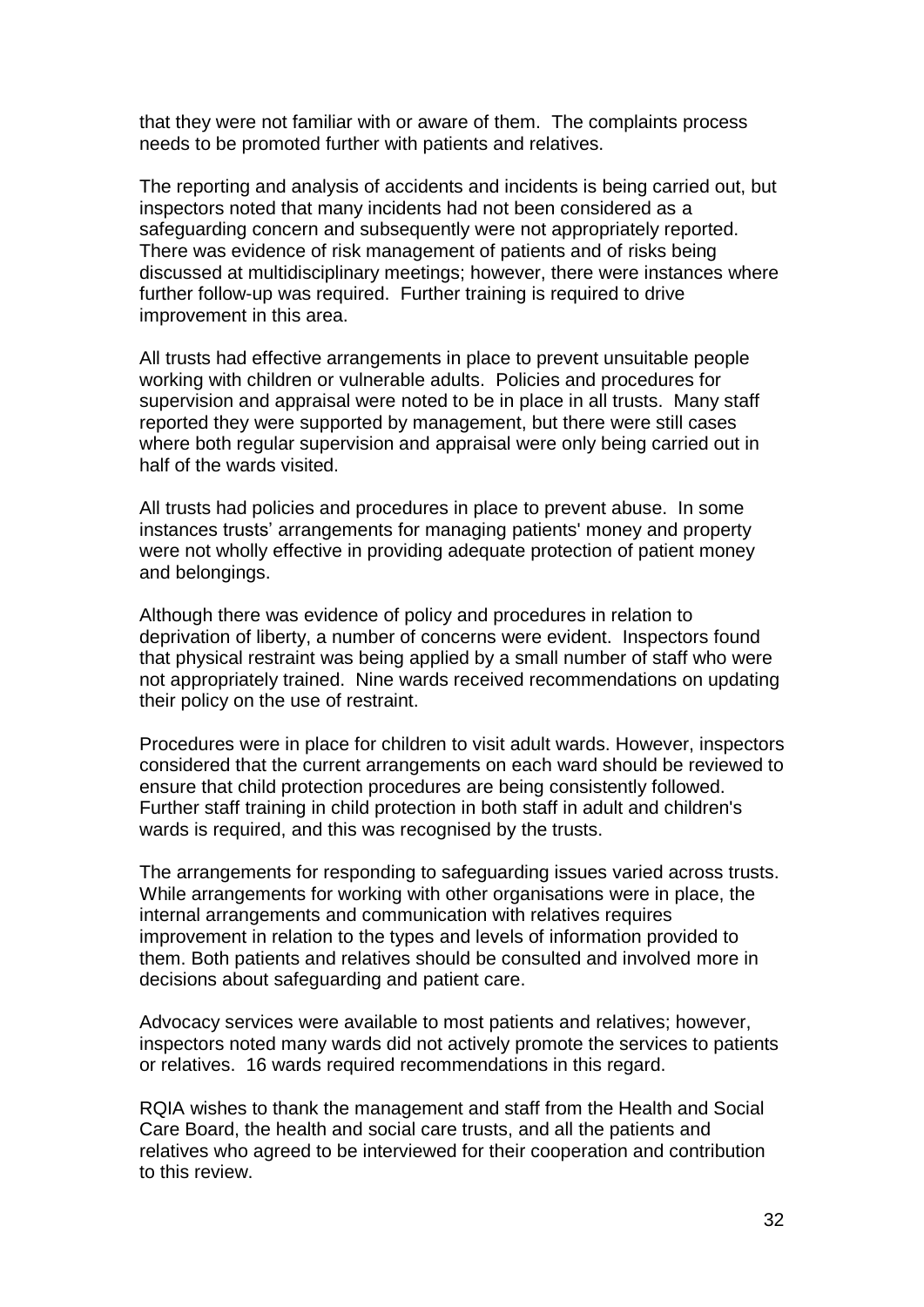## **3.2 Summary of Recommendations**

- 1. The DHSSPS should prioritise the publication of the Adult Safeguarding Policy Framework to facilitate the release of the new Adult Safeguarding Policy and Procedures.
- 2. Trusts should ensure that work capturing patient experience is included in their quarterly and annual reports.
- 3. Trusts should ensure that all staff working within mental health and learning disability wards are appropriately trained in safeguarding vulnerable adults.
- 4. Trusts should ensure that all staff working on children's wards within mental health and learning disability services are appropriately trained in child protection and Understanding the Needs of Children in Northern Ireland (UNOCINI).
- 5. Trusts should ensure that the awareness of their safeguarding structures and roles is fully promoted in all wards and ensure that this information is readily accessible to staff, patients, relatives and visitors.
- 6. Trusts should develop in consultation with ward managers a mechanism to review the effectiveness of safeguarding vulnerable adults training.
- 7. Trusts should undertake a review to determine if all staff robustly adhere to safeguarding policies and procedures.
- 8. Trusts should ensure that comprehensive investigations and risk assessments are carried out when required by relevant staff.
- 9. Trusts should ensure that risk assessment training is provided for all staff.
- 10.Trusts should ensure that all staff receive training in relation to the complaints policy and procedure.
- 11.Trusts should ensure that the complaints policy and procedures are clearly communicated and promoted to patients and relatives in a user-friendly format.
- 12.Trusts should ensure that appropriate safeguarding awareness should be included in staff induction training.
- 13.Trusts should ensure that all staff receive regular supervision and appraisal.
- 14.Trusts should ensure that all policies and procedures associated with safeguarding are kept up-to-date and made available to all staff on the wards.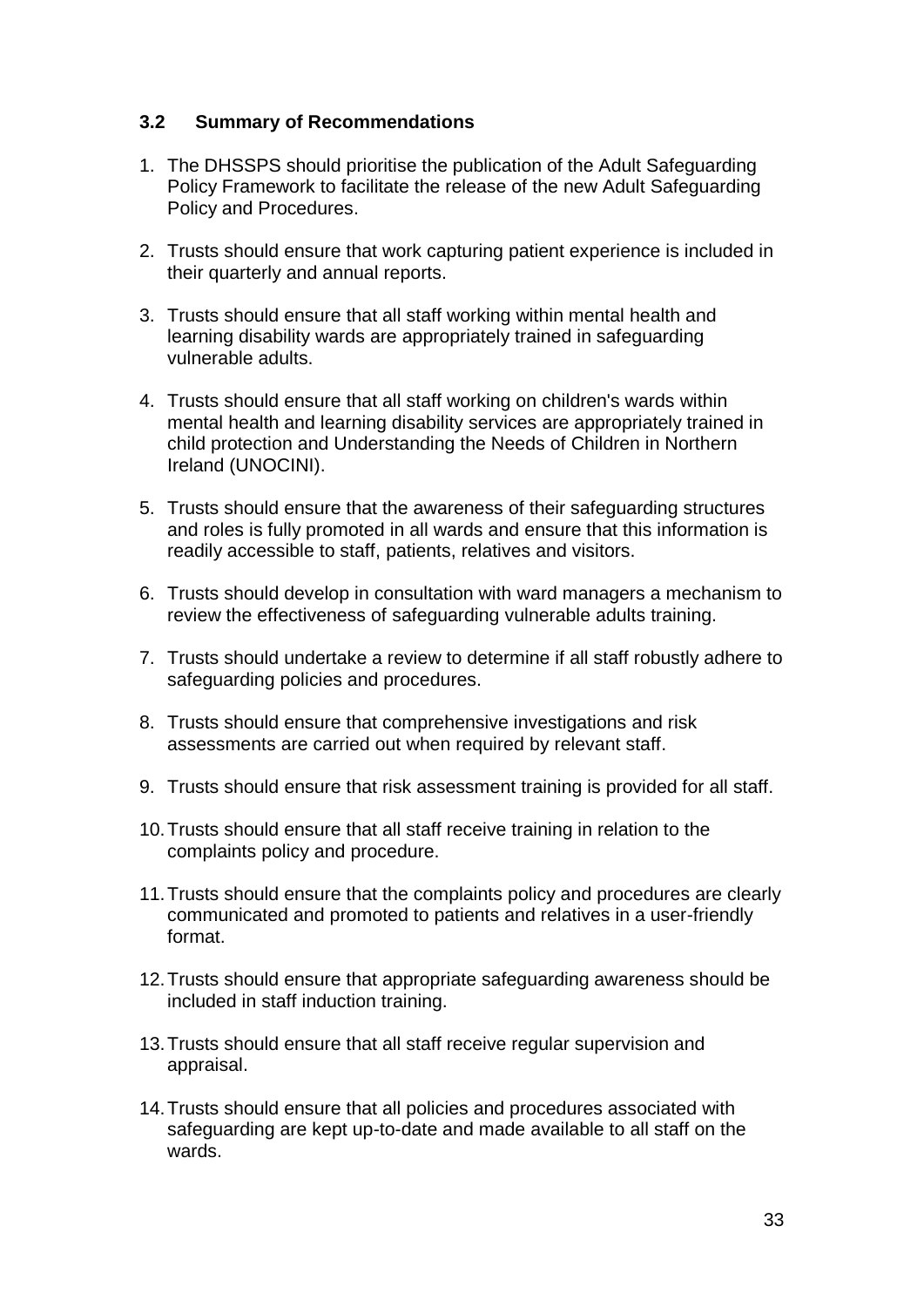- 15.Trusts should ensure that staff are appropriately trained in the area of management of challenging behaviour.
- 16.Trusts should ensure that staff are appropriately trained in the areas of seclusion, restraint and close observation.
- 17.Trusts should ensure that only staff who are appropriately trained should employ intervention techniques.
- 18.Trusts should ensure that policies and procedures that govern patients' money and property should be reviewed and updated.
- 19.Trusts should ensure that all staff have received the appropriate level of training in child protection.
- 20.Trusts should ensure that all arrangements in place for children visiting or those admitted to adult wards should comply with child protection requirements.
- 21.Trusts should ensure that all staff receive training in records management.
- 22.Trusts should ensure that all staff adhere to the records management policy and procedures.
- 23.Trusts should ensure that a culture of inclusion of patients and relatives and transparency in communication across all wards.
- 24.Trusts should ensure that patients and relatives are, where possible, fully included in discussions about their care.
- 25.Trusts should ensure that patients and relatives are fully communicated with, in relation to their care and incidents and accidents on the wards.
- 26.Trusts should ensure that patients and relatives on all wards have access to advocacy services.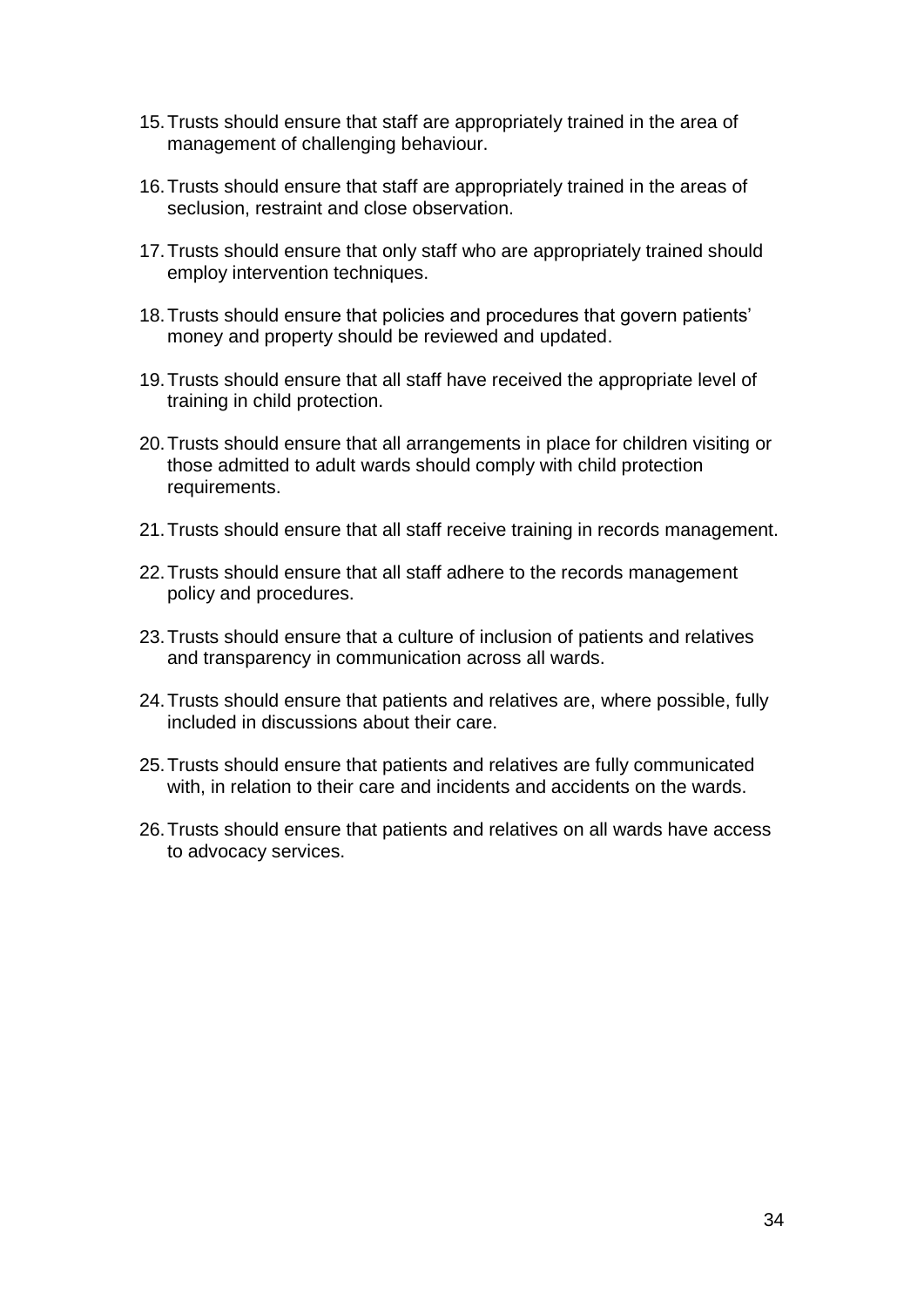## <span id="page-37-0"></span>**Glossary of Terms**

Belfast Health and Social Care Trust (Belfast Trust) Child Protection Panel (CPP) Department of Health, Social Services and Public Safety (DHSSPS) Department of Justice (DoJ), Health and Social Care (HSC) Local Adult Safeguarding Partnership (LASP) Mental Health and Learning Disability (MHLD) Northern Ireland Adult Safeguarding Partnership (NIASP) Northern Health and Social Care Trust's (Northern Trust) Promoting Quality Care (PQC) Regional Child Protection Committee (RCPC) Regulation and Quality Improvement Authority (RQIA) Safeguarding Board for Northern Ireland (SBNI) South Eastern Health and Social Care Trust (South Eastern Trust) Southern Health and Social Care Trust (Southern Trust) Understanding the Needs of Children in Northern Ireland (UNOCINI) Western Health and Social Care Trust (Western Trust)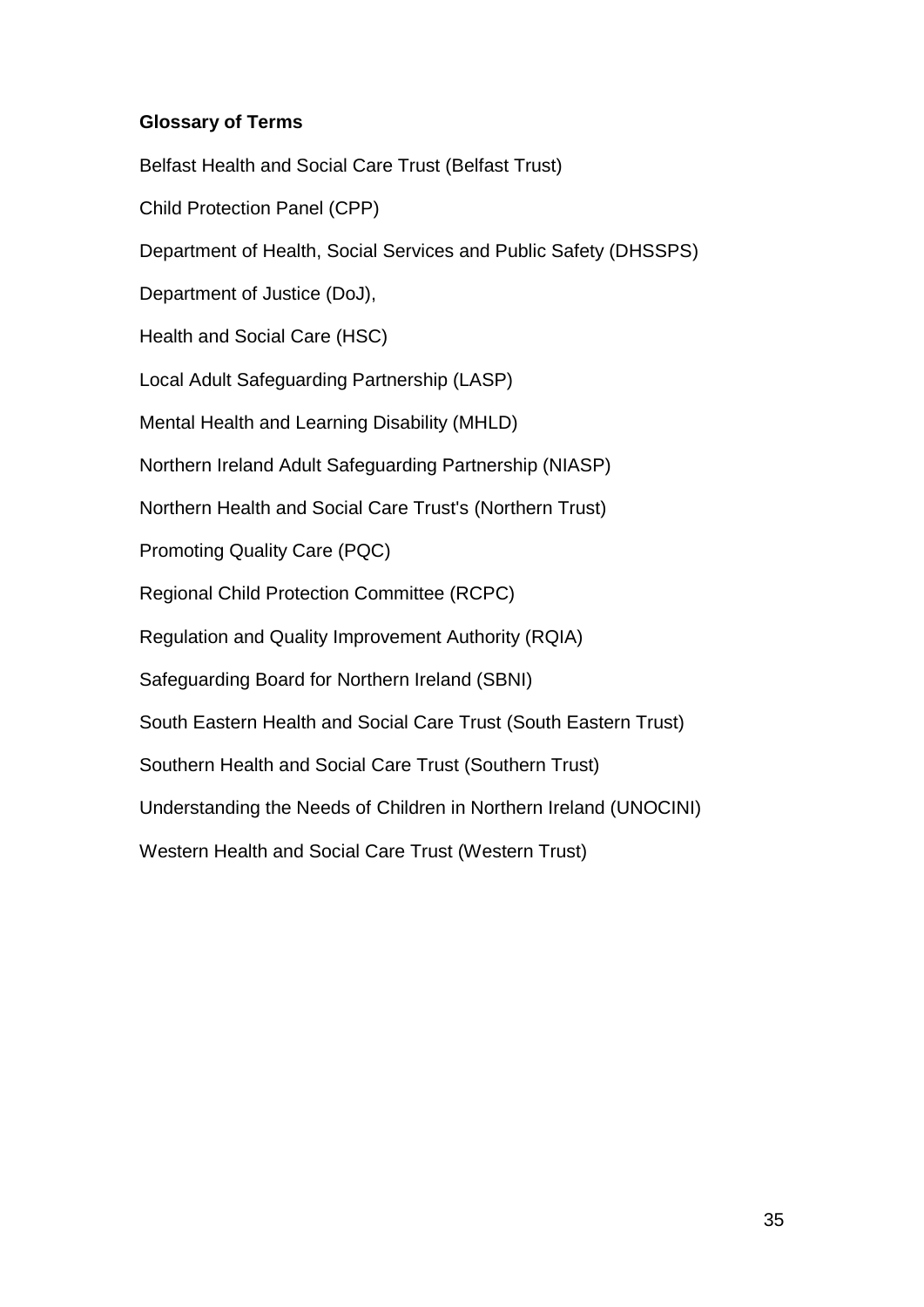## <span id="page-38-0"></span>**APPENDIX 1 - Types of Agencies and Establishments Regulated by RQIA**

- Adult Placement Agencies
- Children's Homes
- Day Care Settings
- Domiciliary Care Agencies
- Nursing Homes
- Residential Care Homes
- Residential Family Centres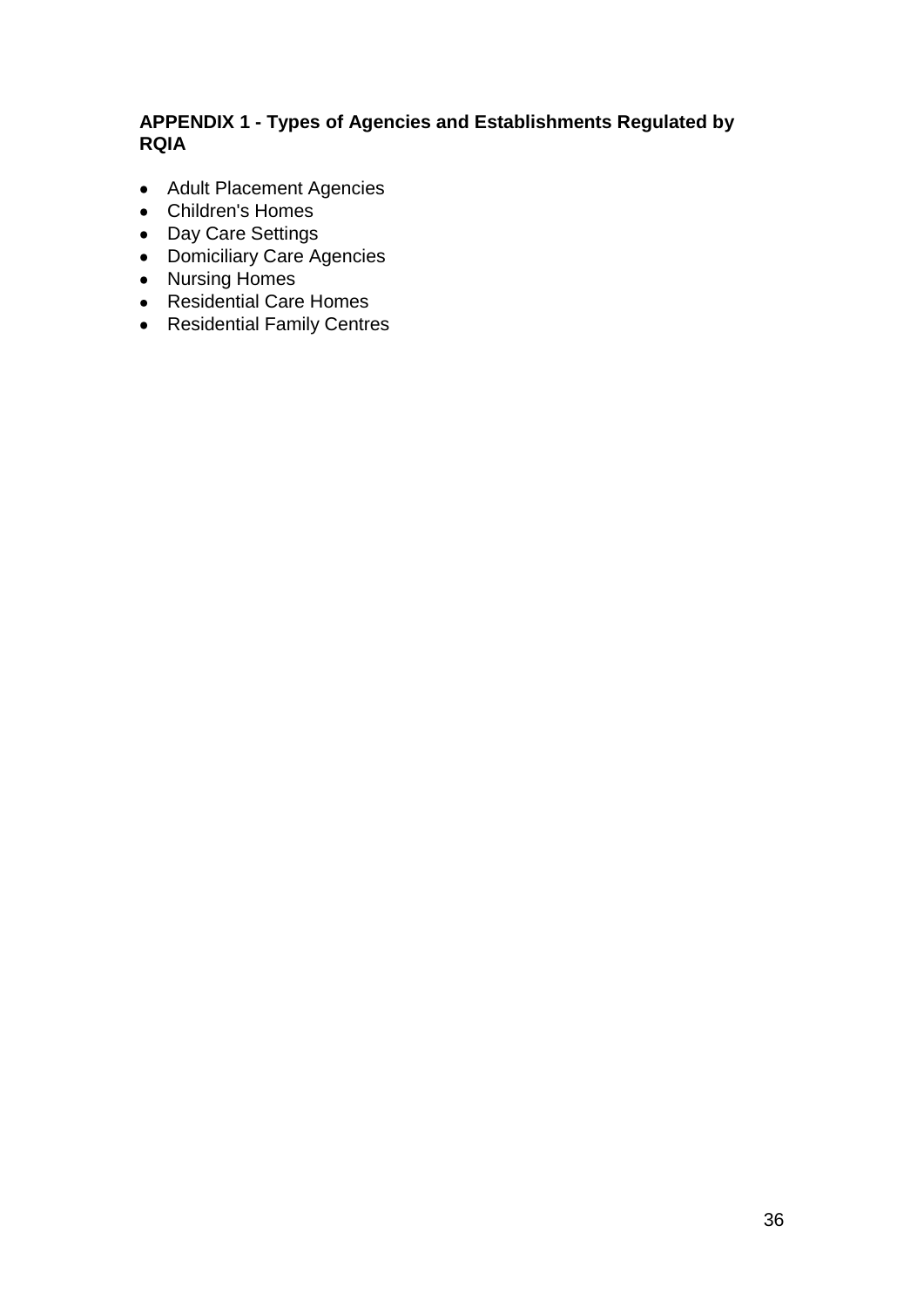## <span id="page-39-0"></span>**APPENDIX 2 - List of Wards Inspected**

| <b>Trust</b>         | <b>Hospital</b>                 | <b>Ward</b>                       |
|----------------------|---------------------------------|-----------------------------------|
|                      | <b>Mater Hospital</b>           | Ward L                            |
|                      | <b>Foster Green Hospital</b>    | <b>Beechcroft Adolescent Unit</b> |
|                      | <b>Foster Green Hospital</b>    | <b>Beechcroft Children's Unit</b> |
|                      | <b>Muckamore Abbey Hospital</b> | <b>Iveagh Centre</b>              |
| <b>Belfast Trust</b> | Muckamore Abbey Hospital        | Greenan                           |
|                      | <b>Muckamore Abbey Hospital</b> | <b>Cranfield ICU</b>              |
|                      | <b>Muckamore Abbey Hospital</b> | Moylena                           |
|                      | <b>Muckamore Abbey Hospital</b> | Finglass                          |
|                      | Knockbracken Healthcare Park    | Avoca                             |
|                      | Knockbracken Healthcare Park    | Valencia                          |
|                      | <b>Causeway Hospital</b>        | Ross Thompson Unit                |
|                      | <b>Holywell Hospital</b>        | Inver <sub>3</sub>                |
| Northern             | <b>Holywell Hospital</b>        | Carrick 4                         |
| <b>Trust</b>         | <b>Holywell Hospital</b>        | Tardree 1                         |
|                      | <b>Holywell Hospital</b>        | Inver <sub>4</sub>                |
|                      | <b>Holywell Hospital</b>        | Lissan 1                          |
|                      | Lagan Valley Hospital           | Ward 12                           |
|                      | Downe Hospital                  | Downe Acute                       |
| South                | <b>Downshire Hospital</b>       | Ward 28                           |
| <b>Eastern Trust</b> | <b>Downshire Hospital</b>       | Ward 29                           |
|                      | Downe Hospital                  | Downe Dementia Ward               |
|                      | <b>Lagan Valley Hospital</b>    | Ward 11                           |
|                      | Longstone Hospital              | Sperrin                           |
| Southern             | Longstone Hospital              | Donard                            |
| <b>Trust</b>         | Longstone Hospital              | <b>Cherry Villa</b>               |
|                      | Longstone Hospital              | Mourne                            |
|                      | St. Lukes Hospital              | <b>Gillis Memory Centre</b>       |
|                      | Lakeview Hospital               | <b>Brooke Lodge</b>               |
| Western              | Lakeview Hospital               | Crannog                           |
| Trust                | Tyrone and Fermanagh Hospital   | Ash                               |
|                      | Lakeview Hospital               | <b>Strule</b>                     |
|                      | <b>Waterside Hospital</b>       | Wards 1 and 3                     |